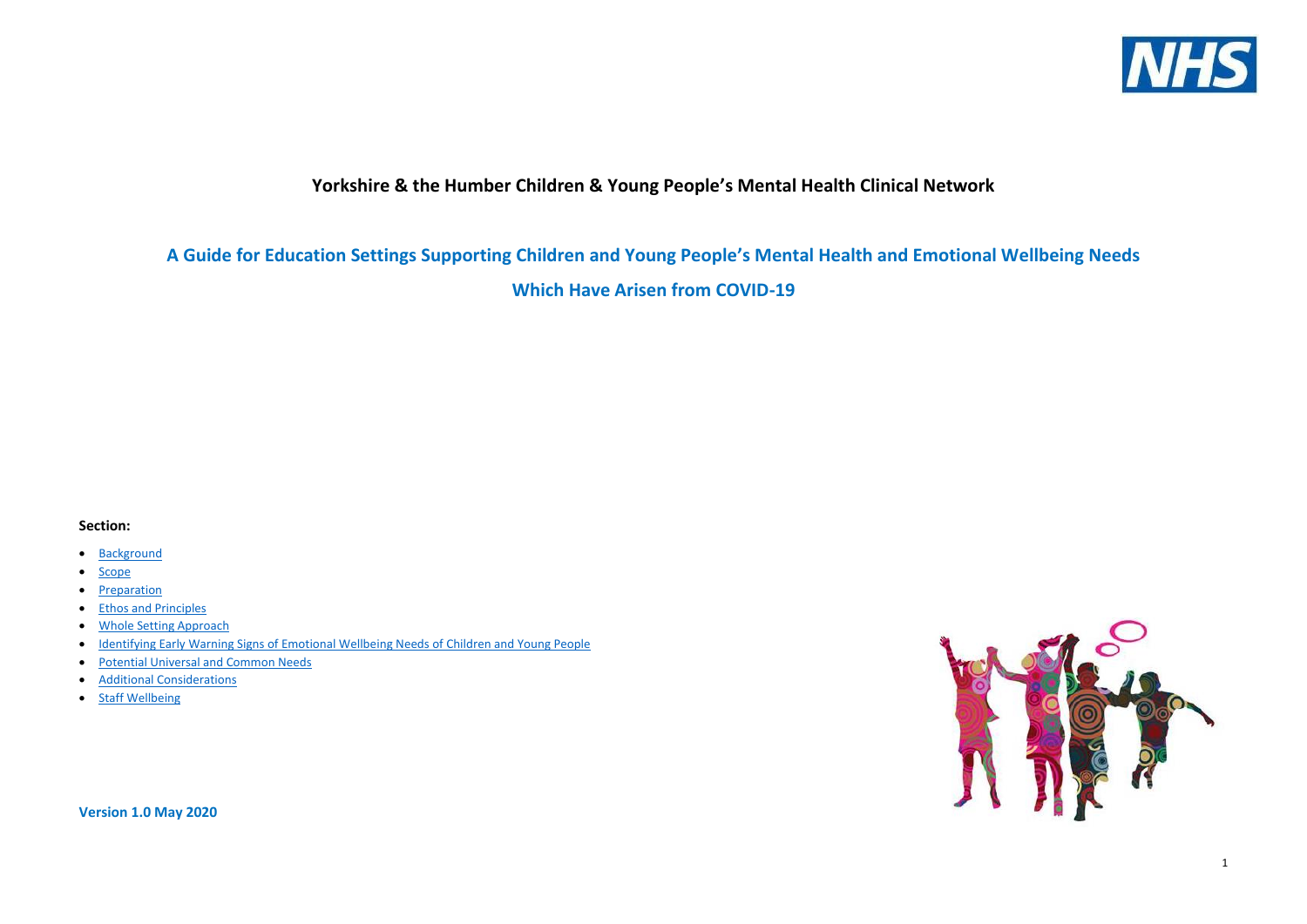## <span id="page-1-0"></span>**Background**

Education settings in England closed on 20 March 2020 as part of Governmental direction for the management of the Coronavirus pandemic. Settings remained open for vulnerable children and those of key workers to attend wher appropriate and possible (see www.gov.uk [1](https://www.gov.uk/government/publications/covid-19-school-closures/guidance-for-schools-about-temporarily-closing) an[d 2\)](https://www.gov.uk/government/publications/coronavirus-covid-19-guidance-on-vulnerable-children-and-young-people). Subsequent to this initial response, attention turned to how children and young people's emotional wellbeing and mental health can be supported when settings move towards reopening. Acknowledging that there are a number of unknowns, such as when and how settings will reopen, an extensive multi-agency and multi-profession task & finish group (including young people from Stairways, parents/ca and education settings) from across Yorkshire & the Humber recognised the need to proactively combine their efforts and consider what the mental health needs of children and young people may be as a result of COVID-19 and to respond to these needs. Members of the Task & Finish Group are deeply thanked for all their hard work and contributions in developing this guide. This guide also recognises that many settings have remained open during t whole COVID-19 period and education-based colleagues have worked under extremely difficult circumstances.

Education settings are the key audience for this framework as it seeks to enable them to appropriately respond to children and young people's mental health and emotional needs as they become more fully open, supported by a coordinated, systemwide approach within local areas, and in line wit[h governmental advice.](https://www.gov.uk/government/publications/actions-for-educational-and-childcare-settings-to-prepare-for-wider-opening-from-1-june-2020#2020-05-12T17:15:41Z) This piece of work will take into consideration a range of settings, age-groups and needs. It acknowledges that some children have in education and that the wellbeing of staff is vitally important. Whilst much of the content is predominantly relevant for school aged children and young people, included within the scope are;

## <span id="page-1-1"></span>**Scope**

Much of the success in supporting children and young people during this time will be as a result of robust preparation and anticipating what needs might arise. In the context of children and young people's mental health an emotional wellbeing, this may include:

- Early Years
- Primary Schools
- Secondary Schools
- Further Education Settings
- Special Schools
- Alternative Provisions

This guide intends to be needs based, practical and flexible; allowing local areas and settings to make adaptations as relevant and enable education settings to provide appropriate levels of response to the identified need after their phased reopening. It is understood that the culture and establishment of an emotionally healthy learning environment are vital and Senior Leadership Teams are key to this.

## <span id="page-1-2"></span>**Preparation**

- Reviewing policies and procedures (internal and external)
- Hosting virtual training sessions and coordination meetings
- [Partnership working with parents/carers](https://www.gov.uk/government/publications/closure-of-educational-settings-information-for-parents-and-carers#2020-05-11T17:57:37Z)
- Taking the initiative to be aware of the experiences that various pupils have faced, e.g. crowded living spaces, access to green space/garden and changes in family circumstances, perhaps using a [Lockdown Journal](https://padlet-uploads.storage.googleapis.com/550793108/d11101176e610f14d78d642f57e5fc2c/Lockdown_Journal.pdf) template
- Joint working between local systems
- Providing clear, understandable information on what changes will be in place, including social distancing measures and staggered start times, and if possible let children and young people know in advance who will be in t bubble (including staff and other pupils). This could include photos, videos as well as written guidance.

## <span id="page-1-3"></span>**Ethos and Principles**

The overarching approaches for returning to education focus on key areas such as;

- **R**elationships (through re-affirming sense of connection and belonging)
- **R**ecognition (including the noticing and wondering around feelings)
- **R**egulation (through development of whole setting practices which enable pupils to feel emotionally and physically safe)
- **R**outine (providing preparation for pupils regarding changes of routine/use of spaces which may come into place)
- **R**eflection (allowing time and space for both pupils and a setting's staff to reflect on what has happened including positives and challenges to enable a sense of loose shared experience to be developed).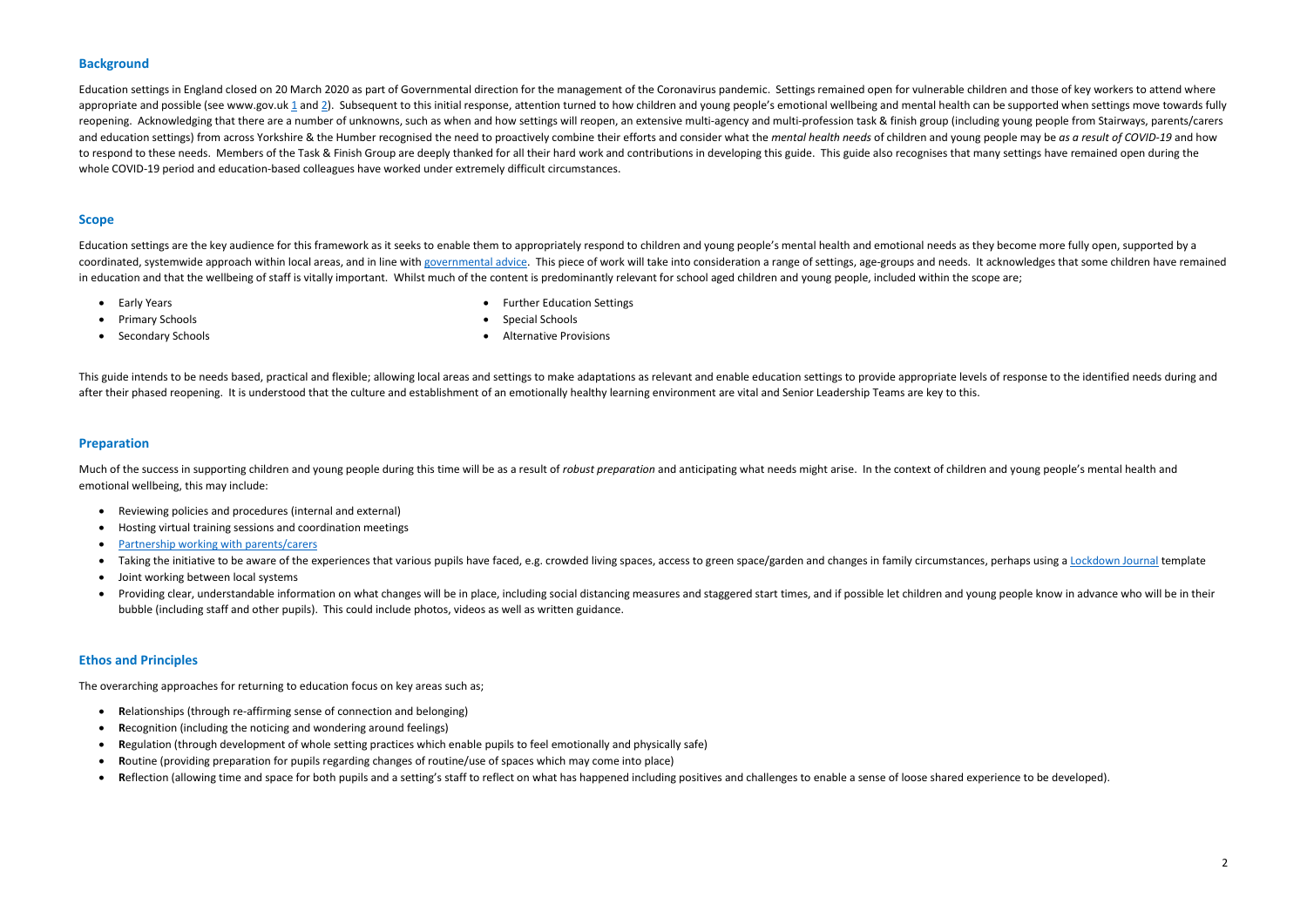<span id="page-2-1"></span>Key principles of this guide include;

- Not over-medicalising or jumping to diagnostic conclusions
- Appreciate that it is normal for children and young people to have various degrees of worry about returning to education emotions are a part of normal, everyday life
- Understanding that every child or young person is unique, and their needs may change over time
- Viewing the reopening of education settings from a child or young person's perspective
- Underpinned by a whole setting approach which promotes kindness, compassion, flexibility and takes a positive psychology approach
- Building on existing strengths and skills of children, young people, parents/carers and education provision staff (for example, active listening with empathy can perform an important therapeutic function)
- Complementing existing guidance and practice
- Building o[n risk and protection factors](https://www.mentallyhealthyschools.org.uk/risks-and-protective-factors/school-based-risk-factors/) for a child or young person's mental health

## <span id="page-2-0"></span>**Whole Setting Approach**

Addressing many of the following common mental health and emotional wellbeing needs could be incorporated into whole setting opportunities, such as [PSHE](https://www.pshe-association.org.uk/content/coronavirus-hub) [lessons](http://www.chameleonpde.com/) on living life with and after Coronavirus, assemblies, open d policies, safe/calm spaces, regular class room check-in circles and dedicated mental health and emotional wellbeing sessions. Members of staff within education settings are not expected to become mental health or emotional wellbeing experts, however modelling exemplary behaviours and values will have a high impact on how well children, young people and colleagues can adapt to this unique time in history. Some of these values and behaviours a out in a [Positivitree,](http://www.yhscn.nhs.uk/media/PDFs/children/CYP%20Involve/Stairways-Positivitree.pdf) created by young people from across Yorkshire & the Humber:

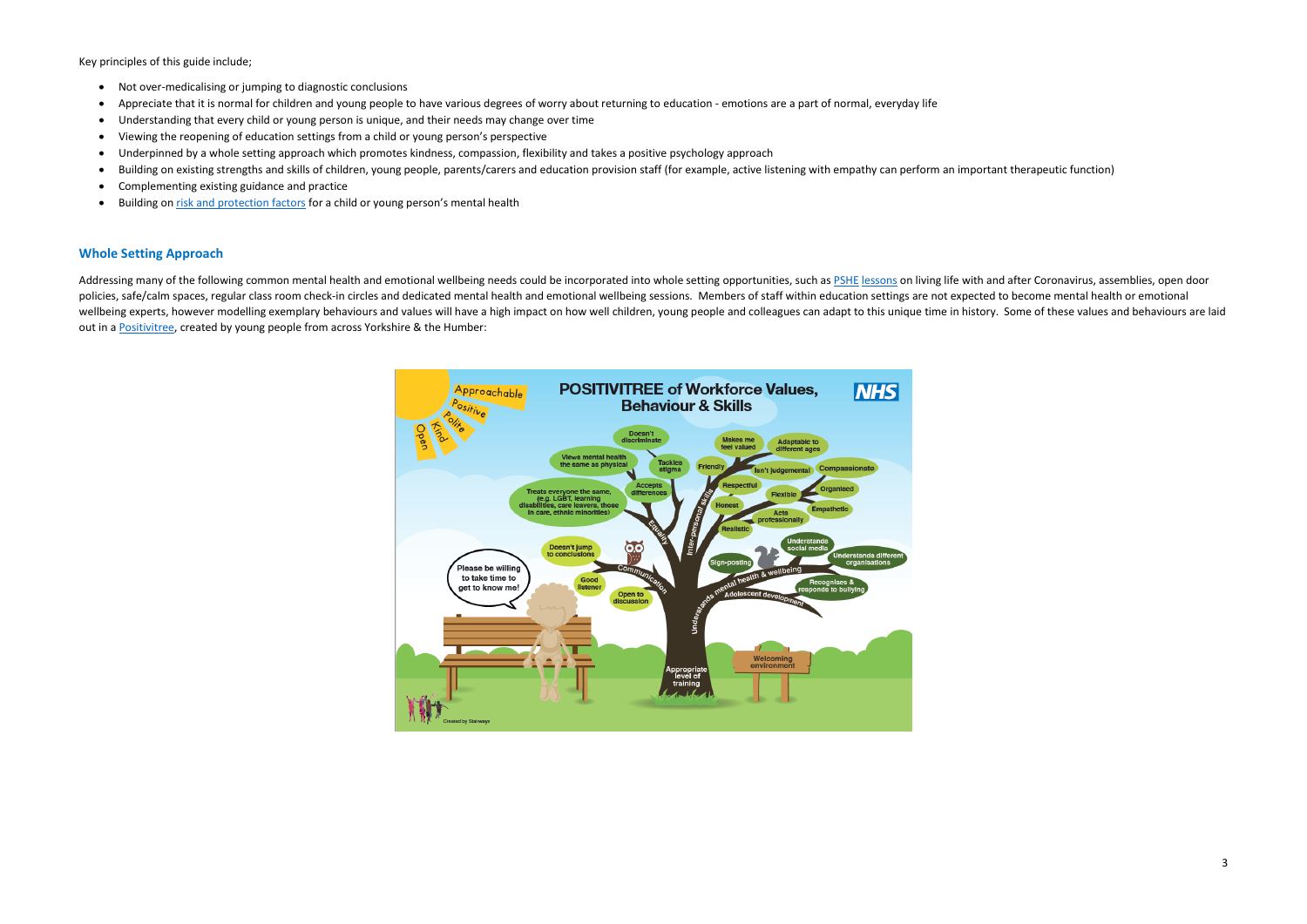## **Identifying Early Warning Signs of Emotional Wellbeing Needs of Children and Young People**

It is normal for a child or young person to feel worried or anxious when returning to education. These worries and anxieties may manifest themselves in a variety of verbal and non-verbal ways and therefore education collea encouraged to be alert to uncharacteristic and unexplained changes in behaviour.

Depending on the implementation for returning to education, colleagues within settings might find it beneficial to discuss individual pupils so that colleagues who might be less familiar with them can identify any uncharac changes. If a cause of concern is spotted, education colleagues are encouraged to talk and listen to the child or young person, and their parents/carers, so as to delve deeper and unearth how long these changes have been o understanding that everyone can experience a rough day or two, but prolonged changes are more likely to be of significance and require escalation either internally or externally. If talking with a child or young person doe fruit, using play as a way of exploring feelings may be an alternative approach.

For a more in depth knowledge of signs and symptoms of various mental health needs, education settings can access free online training at [MindEd](https://www.minded.org.uk/) or the Anna Freud Centre for Children and Families: [Mentally Healthy Schools.](https://www.mentallyhealthyschools.org.uk/mental-health-needs/) recommended that all staff within education settings have at least a basic knowledge and understanding of children and young people's mental health and know how to escalate concerns. The [In It Together:](http://www.yhscn.nhs.uk/children-network/Childrens-SEMH-Competency-Framework.php) SEMH Competency Framework for Education Settings provides setting and role specific advice and resources. Additionally, settings which have access to Mental Health Support Teams may find that local training is available. Health Visiting S should be able to provide advice and guidance to parents/carers with children in the early years, along with PACEY's [re-opening toolkit for early years settings.](https://www.pacey.org.uk/working-in-childcare/spotlight-on/coronavirus/reopening-settings-coronavirus/)

## **Examples of early warning signs:**

Withdrawal. Unusual aggression. Erratic behaviours and mood changes. Significant weight gain/loss. Agitation and poor concentration. Developmental regression (such as wetting in younger children). Worsening of any pre-existing mental health needs.

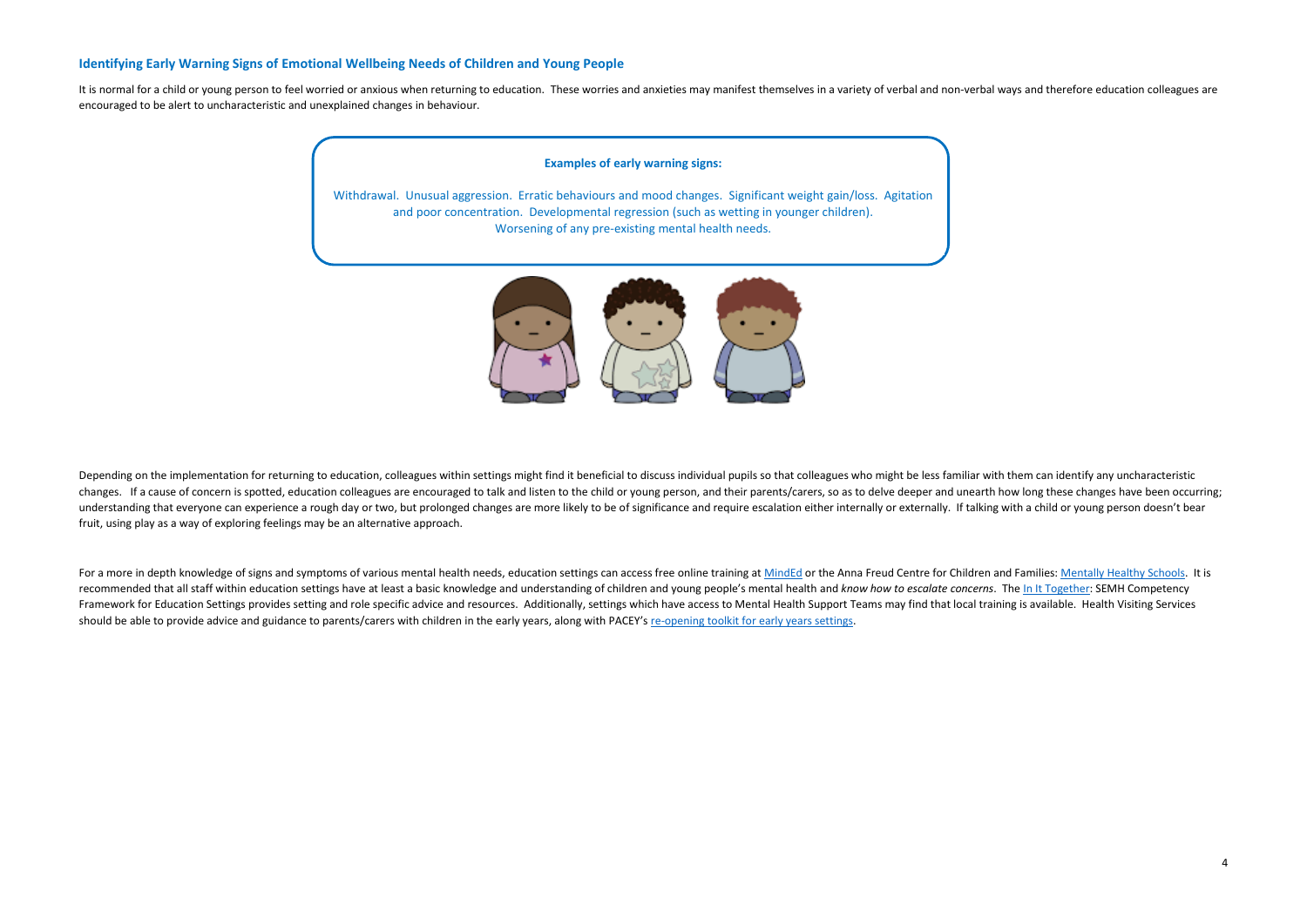## <span id="page-4-0"></span>**Potential Universal and Common Needs**

The following is a set of common worries and anxieties that children or young people may have, how a setting can respond to them, along with clinically reviewed resources. It should not be presumed that any of the followin identified needs will exist; for many children and young people a return to education settings is eagerly anticipated. It should also be noted that the following content is not an exhaustive list of mental health or emotio needs that have arisen as a result of COVID-19. Task & Finish Group members contributed useful links and resources to support settings with their response. Alongside these, families are to be reminded that they can contact health visiting or school nursing service for advice and support around any physical health or emotional wellbeing concerns.

| <b>Worries and Anxieties</b>                                                                                                                                                                                                                                                        | <b>Response</b>                                                                                                                                                                                                                                                                                                                                                                                                                                                                                                                           | <b>Useful Links, Guidance and Resources</b>                                                                                                                                                                                                                                                                                                                |
|-------------------------------------------------------------------------------------------------------------------------------------------------------------------------------------------------------------------------------------------------------------------------------------|-------------------------------------------------------------------------------------------------------------------------------------------------------------------------------------------------------------------------------------------------------------------------------------------------------------------------------------------------------------------------------------------------------------------------------------------------------------------------------------------------------------------------------------------|------------------------------------------------------------------------------------------------------------------------------------------------------------------------------------------------------------------------------------------------------------------------------------------------------------------------------------------------------------|
| What is my risk of catching Coronavirus now I have<br>returned to school?<br>This may relate to concerns regarding use of public or                                                                                                                                                 | Measures put in place should be in line with governmental advice, and settings should be able to explain<br>the basics of any governmental advice in clear, understandable language for various age groups, including<br>'bubbles'.                                                                                                                                                                                                                                                                                                       | A resource pack for teenagers to help manag<br>about coronavirus.                                                                                                                                                                                                                                                                                          |
| school transport and a setting's cleaning. There may be<br>questions such as can I now play with friends? Or is it<br>safe to touch my friends?                                                                                                                                     | Provide effective information to children, young people and families ahead of settings reopening, using<br>existing materials where possible, which explain what measures will be in place.                                                                                                                                                                                                                                                                                                                                               | A resource pack for children under 12 years of<br>difficult feelings about coronavirus.                                                                                                                                                                                                                                                                    |
|                                                                                                                                                                                                                                                                                     | Acknowledge and normalise concerns but be explicit about physical safety; provide verbal and visual<br>guidelines. Do not make anyone feel guilty/weak for wanting to be close to friends.                                                                                                                                                                                                                                                                                                                                                | Anna Freud Centre - Mentally Healthy Schoo<br><b>Resources</b>                                                                                                                                                                                                                                                                                             |
|                                                                                                                                                                                                                                                                                     | Support parents/carers to be able to have the same conversations for consistency of messaging.                                                                                                                                                                                                                                                                                                                                                                                                                                            | <b>PSHE Association: Coronavirus Hub</b><br>Living with worry and anxiety amidst global u                                                                                                                                                                                                                                                                  |
|                                                                                                                                                                                                                                                                                     | Consider copying/mimicking games for young children to increase non-touch social interaction.                                                                                                                                                                                                                                                                                                                                                                                                                                             | PHE School Zone: e-Bug                                                                                                                                                                                                                                                                                                                                     |
| I am worried about not being able to wash my hands<br>enough times and touching other surfaces.<br>This may relate to concerns about catching Coronavirus<br>and could escalate to OCD like behaviour, with non-<br>verbal displays of stress and increased requests for<br>breaks. | Clearly communicate the precautions that have been put in place to ensure good hygiene and minimising<br>contact and mixing. Reduce undue fears by providing empathetic reassurance and reminders as<br>appropriate that the majority of those who may become unwell only experience mild symptoms.<br>Do not view hand-washing or personal hygiene anxieties diagnostically, but acknowledge, support and<br>reassure. Praise their diligence in wanting to following guidance and protect themselves and others.                        | PHE School Zone: e-Bug<br><b>Busy Bees: Hand Washing Song</b>                                                                                                                                                                                                                                                                                              |
| I don't understand what Coronavirus is or why I had to<br>stop going to school.                                                                                                                                                                                                     | Be able to explain the basics of what Coronavirus is in an age appropriate manner, reassuring a child or<br>young person that the changes in education attendance were necessary.<br>As age appropriate, share videos and links with a young person which they can watch in their own time.<br>Remember to stick to factual information and use sensitive narrative. Help them see the big picture, along<br>with personal application.<br>Support parents/carers to be able to have the same conversations for consistency of messaging. | Young Minds: Talking to your child about cord<br>Young Minds: What to do if you're anxious at<br>Children's Commissioner: Children's Guide to<br>British Psychology Society: Talking to childrer<br>Coronavirus<br>Coronavirus - a book for children (Primary Scl<br><b>MindHeart: Coronavirus Comic</b><br>Early Years Story Book: Don't Worry Little Bea |
|                                                                                                                                                                                                                                                                                     |                                                                                                                                                                                                                                                                                                                                                                                                                                                                                                                                           | Twinkl: Dr. Dog eBook<br>A Better Start Southend: PIP's Guide to Covid<br>Children                                                                                                                                                                                                                                                                         |

| <b>Useful Links, Guidance and Resources</b>                                                             |
|---------------------------------------------------------------------------------------------------------|
| A resource pack for teenagers to help manage difficult feelings<br>about coronavirus.                   |
| A resource pack for children under 12 years old to help manage<br>difficult feelings about coronavirus. |
| Anna Freud Centre - Mentally Healthy Schools: Coronavirus<br><b>Resources</b>                           |
| PSHE Association: Coronavirus Hub                                                                       |
| Living with worry and anxiety amidst global uncertainty                                                 |
| PHE School Zone: e-Bug                                                                                  |
| PHE School Zone: e-Bug                                                                                  |
| <b>Busy Bees: Hand Washing Song</b>                                                                     |
|                                                                                                         |
| Young Minds: Talking to your child about coronavirus                                                    |
| Young Minds: What to do if you're anxious about coronavirus                                             |
| Children's Commissioner: Children's Guide to Coronavirus                                                |
| British Psychology Society: Talking to children about<br>Coronavirus                                    |
| Coronavirus - a book for children (Primary School Age)                                                  |
| MindHeart: Coronavirus Comic                                                                            |
| Early Years Story Book: Don't Worry Little Bear                                                         |
| Twinkl: Dr. Dog eBook                                                                                   |
| A Better Start Southend: PIP's Guide to Covid-19 for Early Years<br>Children                            |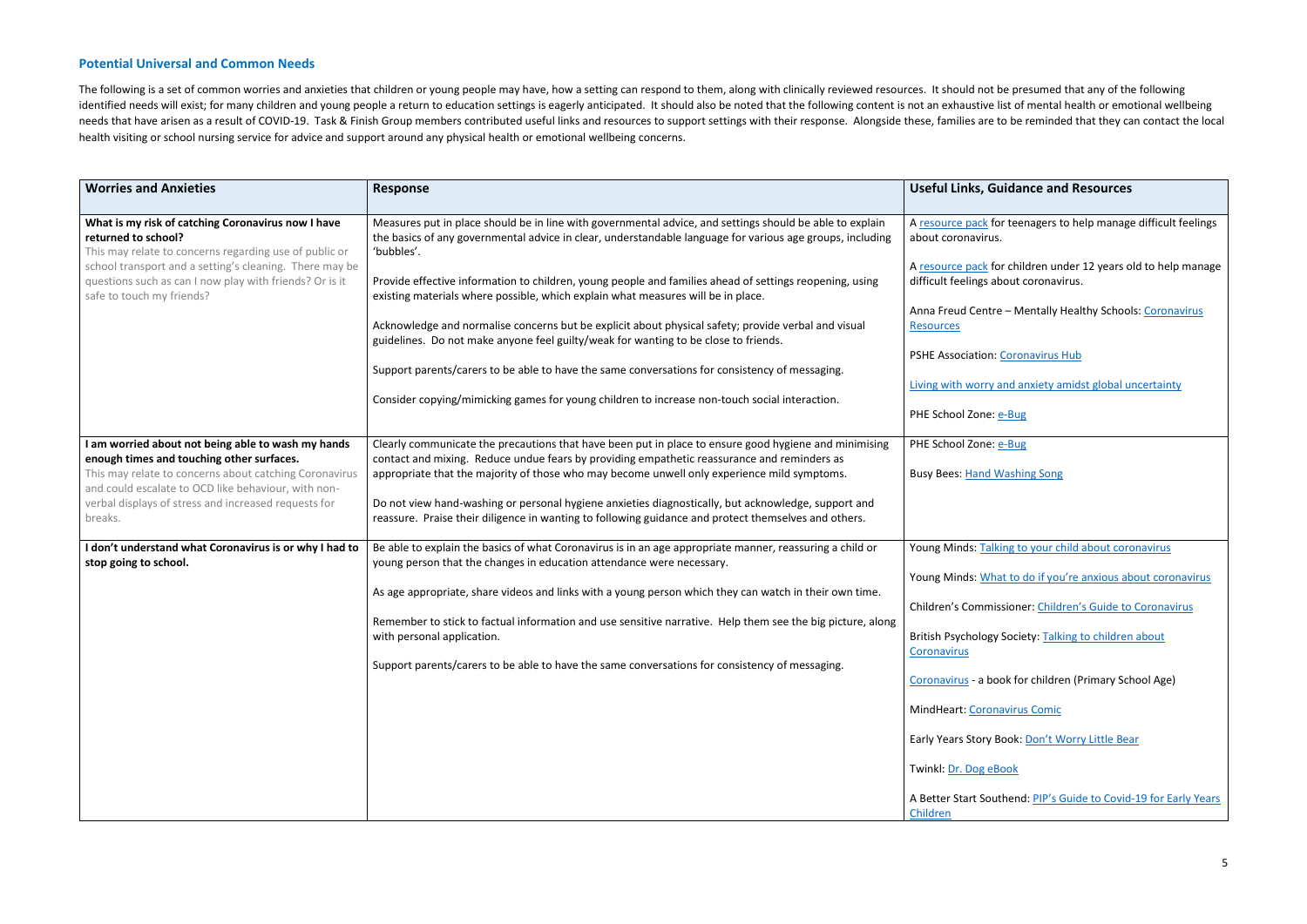| I'm worried about some vulnerable members of my<br>family becoming poorly.                                 | Provide reassurance and reminders about public health guidance and shielding which in place for<br>protection.                                                                                                        | NHS: People at I        |
|------------------------------------------------------------------------------------------------------------|-----------------------------------------------------------------------------------------------------------------------------------------------------------------------------------------------------------------------|-------------------------|
|                                                                                                            |                                                                                                                                                                                                                       | <b>PHE: Guidance f</b>  |
|                                                                                                            | Whilst ensuring that public health guidance and social distancing is adhered to, suggest activities that a                                                                                                            | children living to      |
|                                                                                                            | child or young person can do for a family member who is vulnerable, such as making cards or kindness<br>boxes.                                                                                                        | has symptoms of         |
|                                                                                                            |                                                                                                                                                                                                                       | DfE: COVID-19:          |
|                                                                                                            | Follow DfE guidance regarding living with a with a shielded or clinically vulnerable person and be able to                                                                                                            | protecting peop         |
|                                                                                                            | communicate the differences between shielded groups and extremely clinically vulnerable.                                                                                                                              | coronavirus             |
|                                                                                                            |                                                                                                                                                                                                                       |                         |
|                                                                                                            |                                                                                                                                                                                                                       | <b>Kindness Box Te</b>  |
|                                                                                                            |                                                                                                                                                                                                                       | Anna Freud - M          |
| I'm worried that things won't be like they used to be,<br>and I don't understand the changes. What are the | Provide clear information ahead of a setting fully reopening which is reassuring, explains the changes<br>(such as the establishment of staggered start times and bubbles) and who to contact if any questions arise. | children struggli       |
| changes?                                                                                                   |                                                                                                                                                                                                                       |                         |
| Some may hold the perception that school is no longer                                                      |                                                                                                                                                                                                                       | PHE Lesson Plan         |
|                                                                                                            | Acknowledge there may be a lot of unknowns, but communicate in an age-appropriate reassuring manner,                                                                                                                  |                         |
| the safe, constant place they thought it was.                                                              | using active listening, clarity of language and a supportive approach.                                                                                                                                                |                         |
|                                                                                                            |                                                                                                                                                                                                                       | Social distancing       |
| This may also include questions around why some                                                            | Don't be quick to reprimand children for breaking a bubble; rather work with them in supportive way to                                                                                                                |                         |
| children/siblings are back at school and others aren't.                                                    | communicate the need to adhere to guidance, but acknowledge the desire to be close to friends.                                                                                                                        | <b>Hygiene Regime</b>   |
|                                                                                                            |                                                                                                                                                                                                                       |                         |
|                                                                                                            | Highlight what has stayed the same and help a child or young person appreciate that they are only having                                                                                                              | <b>Busy Bees: Two</b>   |
|                                                                                                            | to adapt a small number of changes. Consider ways to emphasise the positives and look to the future                                                                                                                   |                         |
|                                                                                                            |                                                                                                                                                                                                                       |                         |
|                                                                                                            | optimistically, embracing the changes as an opportunity to grow.                                                                                                                                                      |                         |
|                                                                                                            |                                                                                                                                                                                                                       |                         |
|                                                                                                            | Frame the changes/new rules within a setting using simple, positive language that can easily be                                                                                                                       |                         |
|                                                                                                            | remembered, i.e. Doas opposed to Don't.                                                                                                                                                                               |                         |
|                                                                                                            |                                                                                                                                                                                                                       |                         |
|                                                                                                            | Be able to explain the basics of what Coronavirus is in an age appropriate manner including why a phased                                                                                                              |                         |
|                                                                                                            | return might be necessary to protect the population and control it's spread, doing so without causing need                                                                                                            |                         |
|                                                                                                            | for alarm or anxiety.                                                                                                                                                                                                 |                         |
|                                                                                                            |                                                                                                                                                                                                                       |                         |
| I am finding settling into a change of routine difficult.                                                  | Be clear on what the new routine is, preferably in advance of a setting reopening, such as visual                                                                                                                     | <b>How to Establish</b> |
|                                                                                                            |                                                                                                                                                                                                                       |                         |
|                                                                                                            | timetables, seating plans and when break times will be. More frequent breaks may be necessary for a                                                                                                                   |                         |
|                                                                                                            | period whilst routines resettle. Consider different (and maybe fun) sounds for transitions during the day.                                                                                                            | <b>ELSA Support: Y</b>  |
|                                                                                                            |                                                                                                                                                                                                                       |                         |
|                                                                                                            | Some children or young people may be concerned about not being able to go to the toilet whenever they                                                                                                                 |                         |
|                                                                                                            | need to, so additional flexibility around this will be needed.                                                                                                                                                        |                         |
|                                                                                                            |                                                                                                                                                                                                                       |                         |
|                                                                                                            | Highlight what has stayed the same and help a child or young person they are only having to adapt a small                                                                                                             |                         |
|                                                                                                            | number of changes.                                                                                                                                                                                                    |                         |
|                                                                                                            |                                                                                                                                                                                                                       |                         |
|                                                                                                            | Early years colleagues to reflect on existing skills around setting and supporting routines.                                                                                                                          |                         |
|                                                                                                            |                                                                                                                                                                                                                       |                         |
|                                                                                                            |                                                                                                                                                                                                                       |                         |
| I am having trouble sleeping.                                                                              | Be able to provide advice to parents/carers on establishing sleep hygiene practices and routines.                                                                                                                     | NHS: Healthy sl         |
|                                                                                                            |                                                                                                                                                                                                                       |                         |
|                                                                                                            | Encourage families to re-set sleep cycles prior to a setting opening by gradually moving bed times earlier                                                                                                            | The Children's S        |
|                                                                                                            | and waking their child or young person in the morning.                                                                                                                                                                |                         |
|                                                                                                            |                                                                                                                                                                                                                       | Chilypep: Sleep         |
|                                                                                                            |                                                                                                                                                                                                                       |                         |
|                                                                                                            |                                                                                                                                                                                                                       |                         |
| I can't get motivated anymore.                                                                             | Apply existing motivational skills; creating a sense of hope, teach them about purpose, building                                                                                                                      |                         |
|                                                                                                            | relationships, allowing opportunities for choice and providing a sense of autonomy. Ask a child or young                                                                                                              |                         |
|                                                                                                            |                                                                                                                                                                                                                       |                         |

higher risk from coronavirus for households with grandparents, parents and ogether where someone is at increased risk or of coronavirus (COVID-19) infection guidance for young people on shielding and ple most likely to become unwell if they catch emplate Mentally Healthy Schools: 10 ways for helping ling with change n[: Dealing with change](https://campaignresources.phe.gov.uk/schools/resources/dealing-with-change-lesson-plan-pack) g video for early years: <u>[While We Can't Hug](https://youtu.be/2PnnFrPaRgY)</u> e Widgets metres apart activity h Classroom Routines ear 6 What If Cards sleep tips for children Sleep Charity: [Leaflets](https://www.thechildrenssleepcharity.org.uk/leaflets.php) Toolkit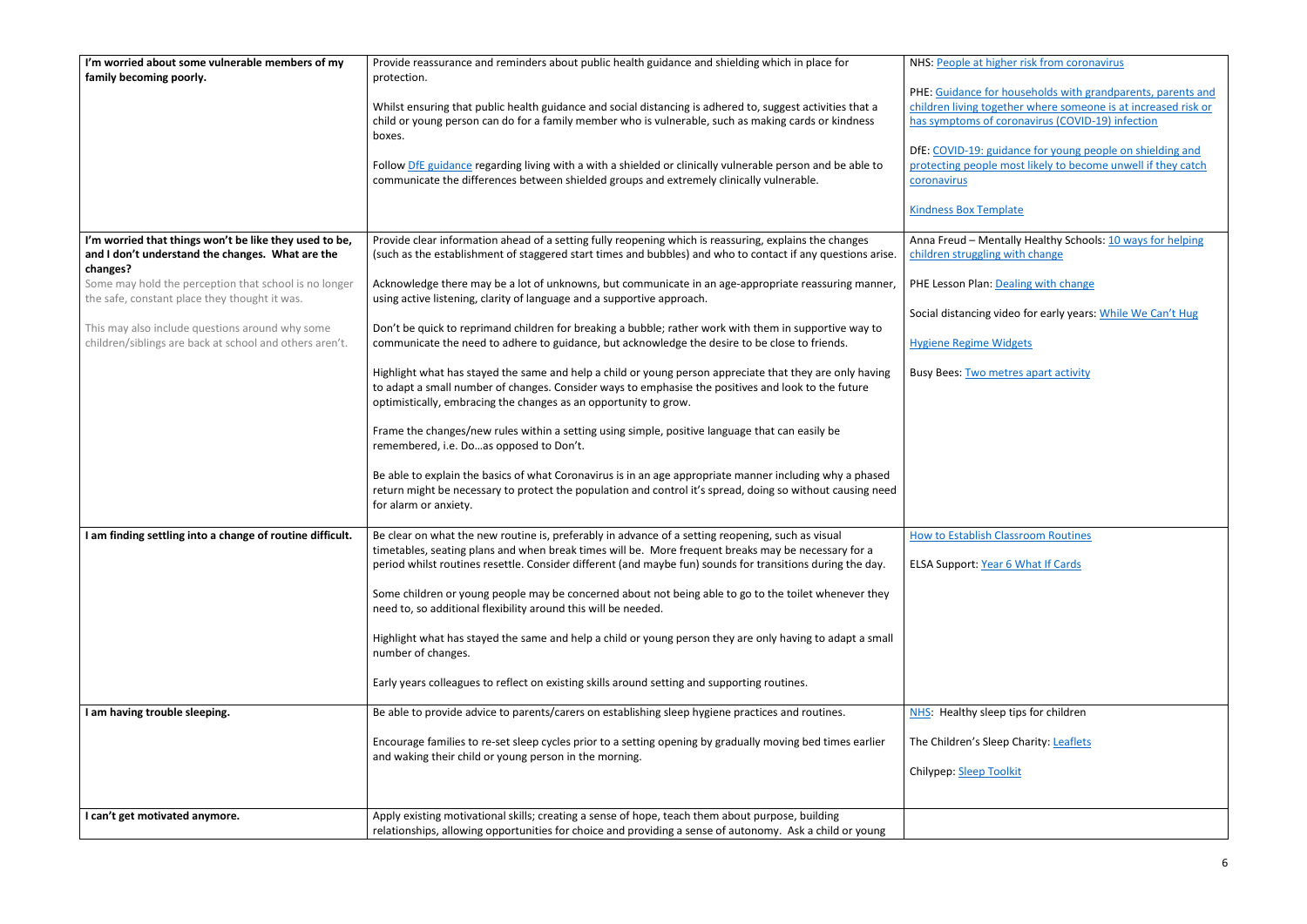| A child or young person might identify a lack of<br>motivation through indicators like not wanting to get<br>out of bed, not finding joy in things they used to like, | person what has previously helped them get motivated, then build on what they enjoy and incorporate<br>into activities.                                                                                                                                                                                                                 |                                     |
|-----------------------------------------------------------------------------------------------------------------------------------------------------------------------|-----------------------------------------------------------------------------------------------------------------------------------------------------------------------------------------------------------------------------------------------------------------------------------------------------------------------------------------|-------------------------------------|
| irritability, lack of concentration.                                                                                                                                  | For a period, focus on play and activities rather than academic achievement.                                                                                                                                                                                                                                                            |                                     |
|                                                                                                                                                                       | The capacity for concentration may be affected but it can be re-developed through existing teaching<br>strategies, support and adjustment to the school environment over time. Make expectations and tasks<br>clear, break tasks down into chunks with check-ins on progress and provide feedback, building on<br>successes.            |                                     |
|                                                                                                                                                                       | Remember the importance of physical exercise, including opportunities within the classroom to move<br>around and stretch.                                                                                                                                                                                                               |                                     |
|                                                                                                                                                                       | If a setting has a tuck-shop ensure there are healthy snacks readily available that support brain function.                                                                                                                                                                                                                             |                                     |
|                                                                                                                                                                       | Be open and honest, willing to share as an adult that you at times also struggle to get motivated and give<br>age appropriate examples on what you do.                                                                                                                                                                                  |                                     |
| I am missing being with my family.                                                                                                                                    | Spend time welcoming children back, display empathy and positive affirmations.                                                                                                                                                                                                                                                          | ELSA Support: Se                    |
|                                                                                                                                                                       | Have a trusted, familiar member of staff present when the child or young person arrives if possible,<br>preferably the same person every time, at least until the anxiety is reduced                                                                                                                                                    | York City Counci<br>with separation |
|                                                                                                                                                                       | Allow use of transitional objects which may be comforting (such as photos or a toy for younger children),<br>particularly at the start of the school day as social distancing may prevent parents/carers from 'settling' a<br>young child into a classroom. Consider allowing phone calls for a period to check-in with family members. |                                     |
|                                                                                                                                                                       | Consider phased returns as appropriate (remembering that some siblings may still be at home whilst<br>others return to education).                                                                                                                                                                                                      |                                     |
|                                                                                                                                                                       | Consider initiating projects that can be done at home and then brought into the setting for completion.                                                                                                                                                                                                                                 |                                     |
| I've felt lonely whilst away from school and am not<br>sure how to re-establish my friendships.                                                                       | Reach out to actively welcome children and young people back as a group and individuals to cushion the<br>discomfort of returning.                                                                                                                                                                                                      | Childline: Feeling                  |
| A phased return may mean that some children and                                                                                                                       |                                                                                                                                                                                                                                                                                                                                         | Childline: Top tip                  |
| young people are not at school with their previous<br>friendship groups.                                                                                              | A setting's staff can give positive messages about belonging such as 'we are all looking after each other'.<br>Use communal language, such as 'our class'.                                                                                                                                                                              | Action for Childr                   |
| The loss of friendship(s) and social interaction could<br>trigger a bereavement like response in some.                                                                | Consider allowing opportunities for friendships to be built through paired/group activities and play, peer<br>mentor programmes, buddies, and participation groups. Consider longer break times to allow for social                                                                                                                     | The Communica                       |
| May have heightened at transition points.                                                                                                                             | opportunities, play and friendship building. Consider games such as shadow-tag. A play rota for outside<br>activities may be necessary for maintaining social distancing.                                                                                                                                                               | Anna Freud - M                      |
| Many may have been away from peers their own age<br>and being in larger groups, so have not had to share or                                                           | Provide social skill reminders and help children and young people learn/re-learn social skills and emotional<br>self-control in larger groups/with peers.                                                                                                                                                                               |                                     |
| take turns. This may result in them experiencing<br>conflicts, frustrations and anger.                                                                                | Be able to explain any phased return approaches that are recommended and why certain children or<br>young people are not currently attending.                                                                                                                                                                                           |                                     |
|                                                                                                                                                                       | Consider converting extra-curricula activities to virtual ones.                                                                                                                                                                                                                                                                         |                                     |
| I'm struggling with my emotions and am unsure where<br>to find help.                                                                                                  | A setting's Senior Leadership Team should be proactive in understanding what local support is available<br>and then cascade this to colleagues.                                                                                                                                                                                         | Get Self Help: Th                   |
|                                                                                                                                                                       |                                                                                                                                                                                                                                                                                                                                         | NHS: Talking to                     |

**Eparation Anxiety** 

il: Helpful tools for schools supporting a child anxiety.

ng Lonely

ips for making friends

ren[: Tips for Young People](https://www.actionforchildren.org.uk/how-to-help/support-our-campaigns/jo-cox-commission-on-loneliness/tips-for-young-people/)

ation Trust[: Top Tips for Developing Talk](https://www.thecommunicationtrust.org.uk/media/617945/tct_toptips_pdf.pdf)

Aentally Healthy Schools: [Peer Support](https://www.mentallyhealthyschools.org.uk/whole-school-approach/school-and-local-commissioning/promotion-and-prevention/peer-support/)

he worry tree

children about feelings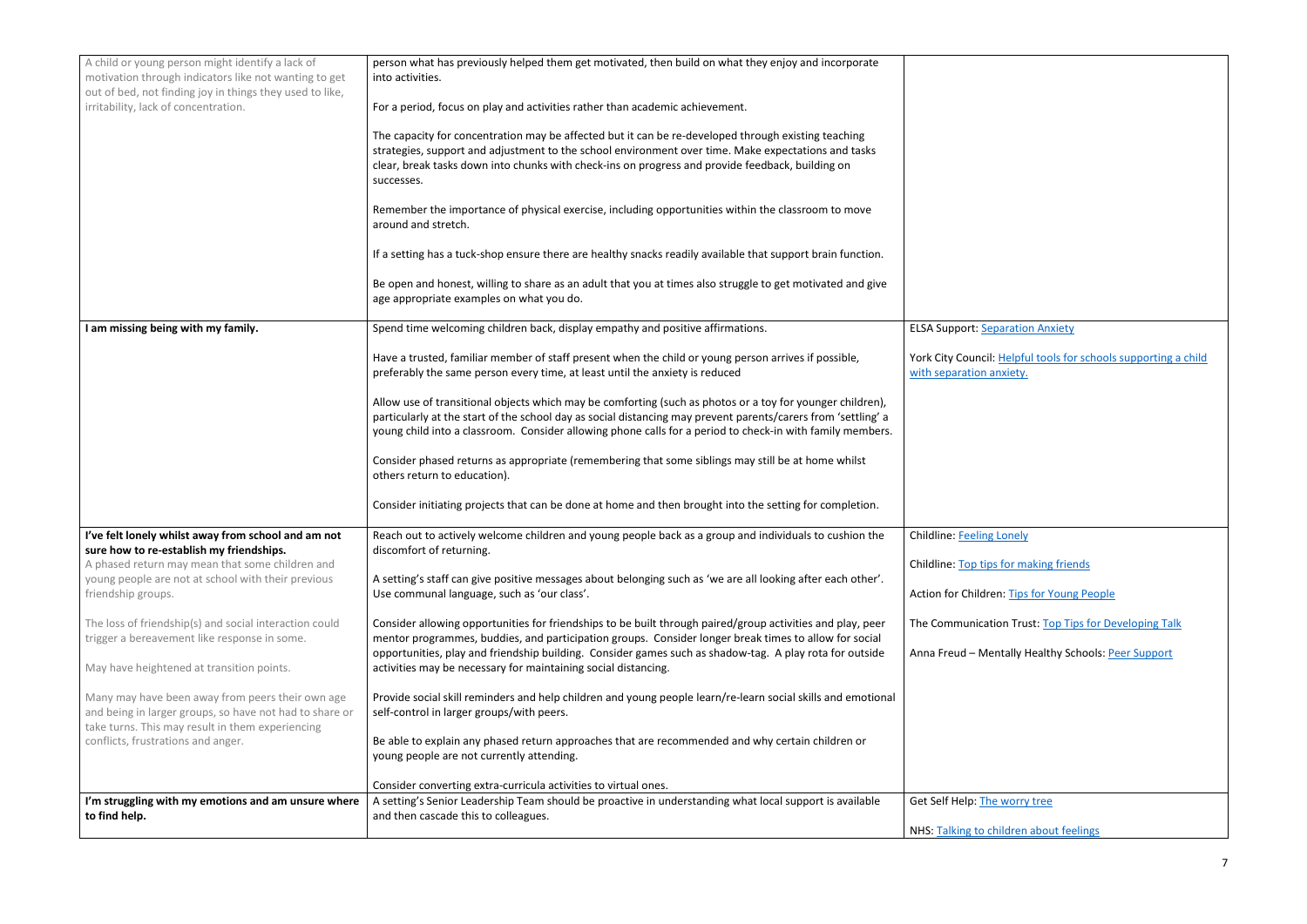| A child or young person who is struggling with their<br>emotions may display a range of behavioural responses<br>as a form a communication.<br>Struggling with emotions may link to frustrations as a<br>result of children and young people not being able to<br>'test' their emerging selves with a peer group.<br>Losses of routine, structure, friendships, opportunity<br>and freedom may trigger the emergence of anxiety.<br>Mood swings, irrational and illogical behaviours may be<br>displayed.<br>I'm happier being at home. | Whilst all staff members should be able to provide basic emotional support, settings must provide clear<br>communication on who the key staff are who can help, and how to reach out to them. Aside from<br>operating an 'open door' environment, consider various ways to enable someone to ask for help, such as<br>texts, worry cards and posters. If a setting has mental health champions, ensure these are visible and<br>easily accessible.<br>Openly acknowledge across the setting's environment that its okay not to be okay and consider creative<br>activities (such as feeding worry monsters) that allow children and young people the opportunity to share<br>how they are feeling. To help reduce any frustrations, understand and focus on what is outside a child or<br>young person's control and what is inside their control. Allow them opportunities to exercise choice and<br>access to pupil voice opportunities.<br>Be able to actively listen, know how to escalate concerns and understand what menu of local support is<br>available and how to access it (both within settings and externally). Remain positive about the future with<br>clear messaging.<br>Use age and developmentally appropriate play as a way of exploring feelings.<br>Sign-posting examples include: KOOTH (where available and appropriate), local websites, apps (e.g. Think<br>Ninja) and Mental Health Support Teams, Mental Health First Aiders.<br>Use emotion coaching for lower level needs to be able guide and teach a child and young person about<br>effective responses to heightened emotions.<br>Maintain awareness and be vigilant on identifying delayed responses in children and young people.<br>Encourage active engagement in education life to normalise this again, focusing on the positives of<br>returning to a setting, such as seeing friends again.<br>Create a safe environment that is nurturing and structured.<br>Engage with parents/carers to find out what worked well at home and how this may be assimilated into<br>returning to education.<br>Send preparatory work materials home in advance.<br>Encourage parents to start walking/driving to a setting in preparation of settling into a routine again.<br>Re-establish boundaries with consistency.<br>Use age and developmentally appropriate play as a way of exploring feelings.<br>Be alert that some parents/carers may not want to send their child back to an education setting and may<br>be influencing their child's behaviour. If this is suspected be prepared to work with parents/carers to<br>understand and address their concerns. Taking a positive psychology approach may help reassure them. | NHS: Talking to<br>NHS Apps Librar<br>Edutopia: The va<br>Cumbria County<br><b>Activity</b><br><b>Emotion Coachin</b><br>Place2Be: Coron<br>Chilypep: Menta<br>Chilypep: Poster<br><b>NHS: How I Deal</b><br><b>PHE: Rise Above</b><br>Childline: Calm 2 |
|-----------------------------------------------------------------------------------------------------------------------------------------------------------------------------------------------------------------------------------------------------------------------------------------------------------------------------------------------------------------------------------------------------------------------------------------------------------------------------------------------------------------------------------------|---------------------------------------------------------------------------------------------------------------------------------------------------------------------------------------------------------------------------------------------------------------------------------------------------------------------------------------------------------------------------------------------------------------------------------------------------------------------------------------------------------------------------------------------------------------------------------------------------------------------------------------------------------------------------------------------------------------------------------------------------------------------------------------------------------------------------------------------------------------------------------------------------------------------------------------------------------------------------------------------------------------------------------------------------------------------------------------------------------------------------------------------------------------------------------------------------------------------------------------------------------------------------------------------------------------------------------------------------------------------------------------------------------------------------------------------------------------------------------------------------------------------------------------------------------------------------------------------------------------------------------------------------------------------------------------------------------------------------------------------------------------------------------------------------------------------------------------------------------------------------------------------------------------------------------------------------------------------------------------------------------------------------------------------------------------------------------------------------------------------------------------------------------------------------------------------------------------------------------------------------------------------------------------------------------------------------------------------------------------------------------------------------------------------------------------------------------------------------------------------------------------------------------------------------------------------------------------------------------------------------------------------------------------------------------------------------------------------|----------------------------------------------------------------------------------------------------------------------------------------------------------------------------------------------------------------------------------------------------------|
| I'm worried that I will be bullied when I return to<br>school because of my family's background.                                                                                                                                                                                                                                                                                                                                                                                                                                        | Apply existing anti-bullying policies.                                                                                                                                                                                                                                                                                                                                                                                                                                                                                                                                                                                                                                                                                                                                                                                                                                                                                                                                                                                                                                                                                                                                                                                                                                                                                                                                                                                                                                                                                                                                                                                                                                                                                                                                                                                                                                                                                                                                                                                                                                                                                                                                                                                                                                                                                                                                                                                                                                                                                                                                                                                                                                                                              | Anti-Bullying Alli                                                                                                                                                                                                                                       |
|                                                                                                                                                                                                                                                                                                                                                                                                                                                                                                                                         | Undertake activities that celebrate differences and promote a cohesive, kind society, such as a paperchain<br>of kindness.                                                                                                                                                                                                                                                                                                                                                                                                                                                                                                                                                                                                                                                                                                                                                                                                                                                                                                                                                                                                                                                                                                                                                                                                                                                                                                                                                                                                                                                                                                                                                                                                                                                                                                                                                                                                                                                                                                                                                                                                                                                                                                                                                                                                                                                                                                                                                                                                                                                                                                                                                                                          | Paperchain of ki                                                                                                                                                                                                                                         |

your teenager

ry: **Mental Health** 

alue of active listening

y Council: **Whole School Collaborative Planning** 

## $\frac{e}{2}$

navirus: wellbeing activity ideas for schools

al Health First Aid Toolkit

rs o[n Top Tips for Supporting a Friend](https://www.chilypep.org.uk/uploads/Chilypep%20Top%20Tips%20A4%20Poster%20V2.pdf)

**I with Stress Booklet** 

Zone

**Ilance:** Tools and Training

indness **template**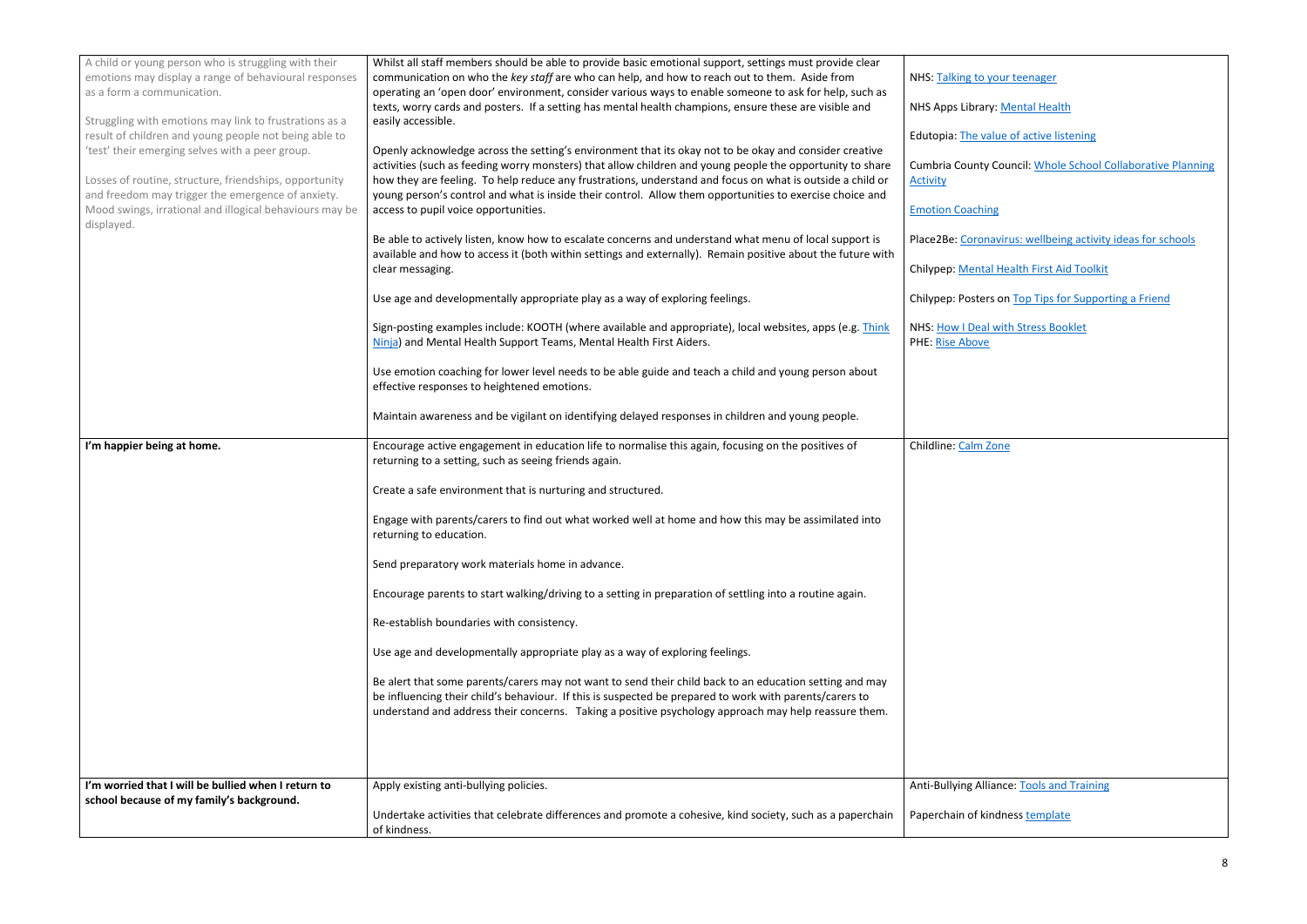<span id="page-8-0"></span>

| This may relate to concerns about perceptions that a<br>culture or race is to blame for starting Coronavirus and<br>its subsequent spread around the world.                                                                                                                                                                                                                                                                                                                                                                                                                                                                                                                                                                                        | Highlight the acts of kindness displayed during the lockdown and promote the continuance of this type of<br>behaviour.                                                                                                                                                                                                                                                                                                                                                                                                                                                                                                                                                                                                                                                                                                                                                                                                                                                                                                                                                                                                                                     |                                                                                                                                                                       |
|----------------------------------------------------------------------------------------------------------------------------------------------------------------------------------------------------------------------------------------------------------------------------------------------------------------------------------------------------------------------------------------------------------------------------------------------------------------------------------------------------------------------------------------------------------------------------------------------------------------------------------------------------------------------------------------------------------------------------------------------------|------------------------------------------------------------------------------------------------------------------------------------------------------------------------------------------------------------------------------------------------------------------------------------------------------------------------------------------------------------------------------------------------------------------------------------------------------------------------------------------------------------------------------------------------------------------------------------------------------------------------------------------------------------------------------------------------------------------------------------------------------------------------------------------------------------------------------------------------------------------------------------------------------------------------------------------------------------------------------------------------------------------------------------------------------------------------------------------------------------------------------------------------------------|-----------------------------------------------------------------------------------------------------------------------------------------------------------------------|
| I'm worried I'm now behind in my education.<br>e.g. compared to those who have had more home-<br>schooling access and IT access, or those who have<br>continued to attend school.<br>They may be worried about their ability having to do<br>tests/exams again.<br>They may have temporarily forgotten how to do certain<br>things that were previously second nature, having not<br>done them for a while.<br>Undue pressure on teachers may translate into<br>pressure on children and young people, particularly at<br>secondary/GCSE/A-Level.<br>This will also apply as shielded children and young<br>people later return to education settings. They may<br>feel particularly behind as their friends/siblings have<br>been able to return. | Avoid formal assessments during the transition period; priority should initially be on emotional wellbeing<br>and the transition. Gradually assess learning progress through teacher assessment.<br>Acknowledge that many children and young people had less time for doing academic work but avoid using<br>language that indicates a child or young person is now 'behind' or has to 'catch-up'.<br>Focus on sharing and celebrating skills and activities that they have been done during lockdown - this<br>could include crafts, games or new life skills such as cooking, helping with younger children, getting along/<br>sharing with siblings. Reframe these as successes.<br>Hold 'what have we missed' group sessions and phased academic learning to help all reach a fair level.<br>Consider ways of helping pupils 'catch-up' and prioritise disadvantaged ones.<br>If applicable, ensure the laptop scheme can remain in place and research the availability of data/WiFi<br>support locally.                                                                                                                                               | Edutopia: Positive Words<br>DfE: Remote education pr<br>$(COVID-19)$<br><b>DfE: Coronavirus (COVID 1</b>                                                              |
| I'm not sure what impact this will have on my future.<br>My parents/carers need some support.                                                                                                                                                                                                                                                                                                                                                                                                                                                                                                                                                                                                                                                      | Be transparent about the curriculum; pupils will feel like they have lost time in learning so explain how<br>these gaps are being addressed. Some of these gaps will include missing work experience opportunities as<br>well as exams.<br>Acknowledge these fears with understanding and empathy. Avoid quickly making assumptions and if age<br>appropriate know how to sign-post to career advice.<br>Focus on successes during lockdown, such as any new life skills.<br>Be aware of what help is available locally for families and how to signpost to it, e.g. parent/carer groups.<br>Take advantage of opportunities to ask parents/carers how they are, be able to listen empathetically and<br>ensure adequate and up to date signposting (such as website links and leaflets) on issues is available, such<br>as; financial difficulties, food banks, debt, mental health, substance misuse, domestic violence.<br>Help the child or young person to manage their worries, actively listen and reassure them that family units<br>can still be strong, positive environments during hardships. Help them appreciate simple things in life, that | Edutopia: Positive Words<br>YoungMinds: Hope Clouds<br>Childline: Money issues<br>Edutopia: The value of act<br>Anna Freud - Mentally He<br>conversation with parents |
| I'm worried about my family because they have been<br>arguing more.                                                                                                                                                                                                                                                                                                                                                                                                                                                                                                                                                                                                                                                                                | are often free.<br>Refer to the reducing parental conflict agenda.<br>Training for professionals on supporting parents is available.<br>Reassuringly acknowledge that some increased friction between family members is normal during this<br>time.                                                                                                                                                                                                                                                                                                                                                                                                                                                                                                                                                                                                                                                                                                                                                                                                                                                                                                        | NSPCC: Arguments, conflio<br>coronavirus<br>Relate<br>YoungMinds: Contact with                                                                                        |

| Edutopia: Positive Words go a Long Way                                             |
|------------------------------------------------------------------------------------|
| DfE: Remote education practice for schools during coronavirus<br>$(COVID-19)$      |
| DfE: Coronavirus (COVID 19): online education resources                            |
|                                                                                    |
|                                                                                    |
|                                                                                    |
|                                                                                    |
|                                                                                    |
|                                                                                    |
| Edutopia: Positive Words go a Long Way                                             |
| YoungMinds: Hope Clouds activity                                                   |
|                                                                                    |
|                                                                                    |
| <b>Childline: Money issues</b>                                                     |
| Edutopia: The value of active listening                                            |
| Anna Freud - Mentally Healthy Schools: How to start a<br>conversation with parents |
|                                                                                    |
| NSPCC: Arguments, conflict and family tension during<br>coronavirus                |
| Relate                                                                             |
| YoungMinds: Contact with separated parents                                         |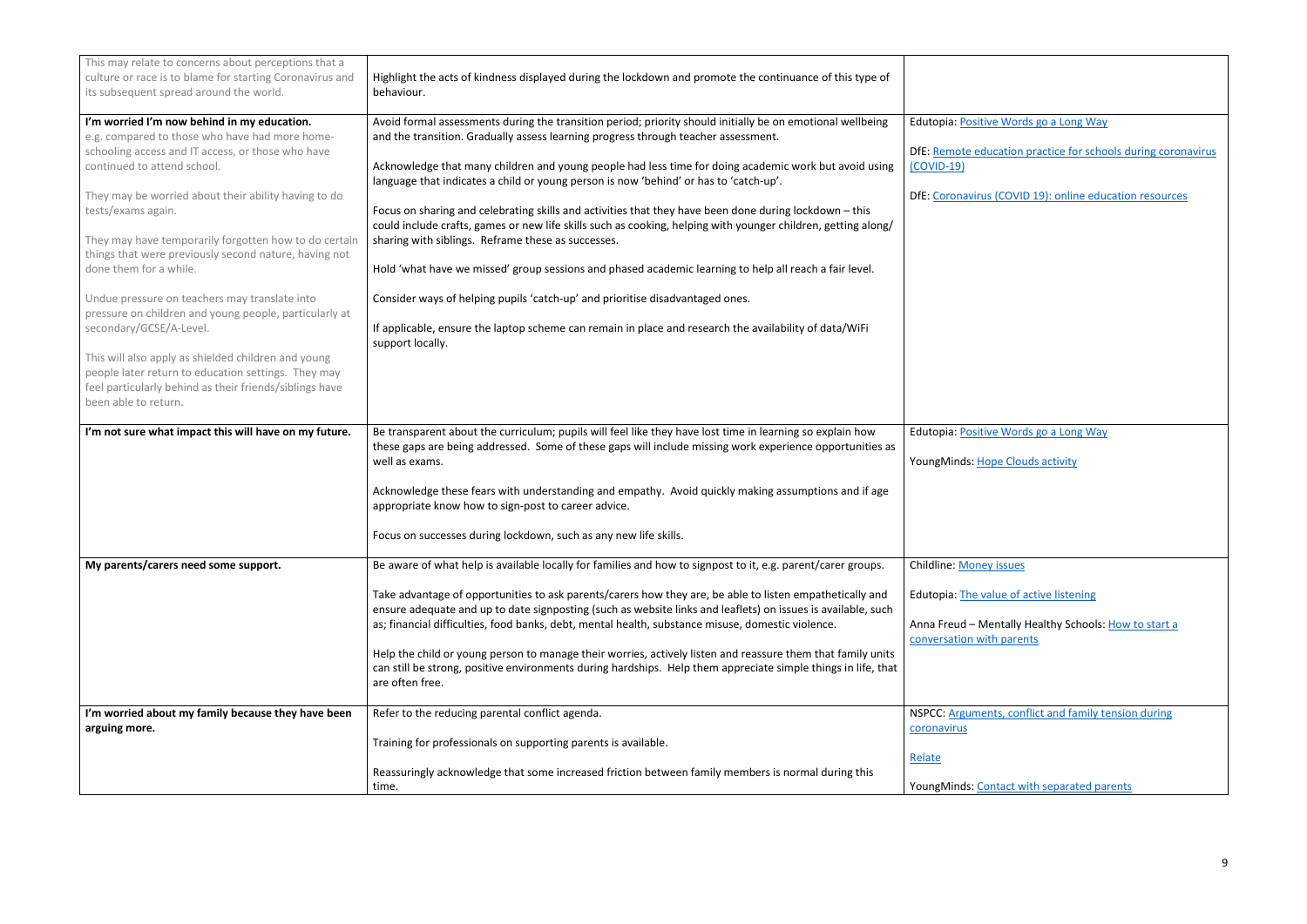## **Additional Considerations**

Some children and young people who weren't vulnerable prior to education settings closing, may have since become vulnerable, for a variety of reasons. It is therefore recommended that settings do no assume a child or young person's status when they return to education. It is also here acknowledged that some children and young people have been able to continue attending education and receive support because of their pre-existing vulnerabiliti However, the prevalence and severity of many vulnerabilities may have increased due to COVID-19. For many of the following groups education settings will already have policies and strategies in place for supporting them an should form the foundation for the response to the needs.

| <b>Missed Transitions</b>                                                                                                                                                | Response                                                                                                                                                                                                                       | <b>Useful Links, Guidance and Resources</b>                                          |
|--------------------------------------------------------------------------------------------------------------------------------------------------------------------------|--------------------------------------------------------------------------------------------------------------------------------------------------------------------------------------------------------------------------------|--------------------------------------------------------------------------------------|
| I don't feel prepared to start a new school or transition<br>between years.                                                                                              | Review existing school to school transition procedures and consider how these can be enhanced or<br>supplemented with additional information, including a focus on promoting an emotionally healthy                            | Young Minds: Transitions Activity for Year 6 Pupils                                  |
| This may also apply to military families, for whom many<br>postings have been put on hold and the uncertainties of<br>when school moves may occur are causing additional | environment. Additional information may include offering children and young people the opportunity to<br>create a personalised transition passport.                                                                            | Young Minds: Find Your Feet: Transitioning to Secondary<br>School                    |
| stresses and anxieties.                                                                                                                                                  | In preparation hold virtual meetings and tours with parents/carers and a child or young person which<br>introduce a setting's key members of staff, teachers if possible, and new premises.                                    | Anna Freud - Mentally Healthy Schools: Transitions                                   |
|                                                                                                                                                                          | No formal curriculum lessons should be conducted to start with; rather time should be provided to                                                                                                                              | <b>Childline: Moving schools</b>                                                     |
|                                                                                                                                                                          | establish relationships and friendships, such as class building (team building) sessions.                                                                                                                                      | The Key for School Leaders: Coronavirus: supporting<br>transition into reception     |
|                                                                                                                                                                          | Enable befriending opportunities/buddies from older children.                                                                                                                                                                  |                                                                                      |
|                                                                                                                                                                          | If available to a setting, liaise with a Mental Health Support Team                                                                                                                                                            | The Key for School Leaders: Coronavirus: supporting pupil<br>transition to secondary |
| I don't feel prepared to leave school.                                                                                                                                   | Provide opportunities for 'goodbyes' and endings. These may have to be virtually in compliance with<br>social distancing but consider hosting virtual proms and the creation of year books.                                    | Childline: Your future                                                               |
|                                                                                                                                                                          | Provide transition and career advice as appropriate, and signpost to Connexions if locally possible.                                                                                                                           | <b>Childline: Making decisions</b>                                                   |
|                                                                                                                                                                          |                                                                                                                                                                                                                                | MindMate: Independent Living                                                         |
|                                                                                                                                                                          | Just as in school to school transitions, young people may be moving on into apprenticeships and<br>partnership working with these providers can equip them to receive a young person and support their<br>emotional wellbeing. |                                                                                      |

| <b>Bereaved</b>                                                          | <b>Response</b>                                                                                                                                                                                                                                               | <b>Useful Links, C</b> |
|--------------------------------------------------------------------------|---------------------------------------------------------------------------------------------------------------------------------------------------------------------------------------------------------------------------------------------------------------|------------------------|
|                                                                          |                                                                                                                                                                                                                                                               |                        |
| I'm sad because a family member or someone very close<br>to me has died. | Identify and promote (e.g. through posters around a setting) key adults who can be emotionally available<br>to listen and signpost to further support if needed.                                                                                              | Winston's Wish:        |
| This may be a friend, a neighbour, a member of the                       |                                                                                                                                                                                                                                                               | Winston's Wish:        |
| school community or a friend's relative.                                 | Settings may wish to hold a formal act of remembrance as a community. This could take a wide range of                                                                                                                                                         |                        |
|                                                                          | forms, such as a whole school clap or moments of silence dedicated to those who have died. Be aware of                                                                                                                                                        | Together in Mino       |
|                                                                          | how different cultures approach grief and bereavement.                                                                                                                                                                                                        | bereavement            |
|                                                                          | Senior Leadership Team to ensure they are aware of any bereavement helplines or local services.                                                                                                                                                               |                        |
|                                                                          | Allow a child or young person to express their feelings their way, whilst attentively listening and letting<br>them know that grieving and crying is okay. Use age and developmentally appropriate play or arts and<br>crafts as a way of exploring feelings. |                        |

## **Guidance and Resources**

[Supporting children through coronavirus](https://www.winstonswish.org/coronavirus/)

**[Bereavement Training for Schools](https://www.winstonswish.org/bereavement-training-courses-schools/)** 

Id: Coping with the coronavirus and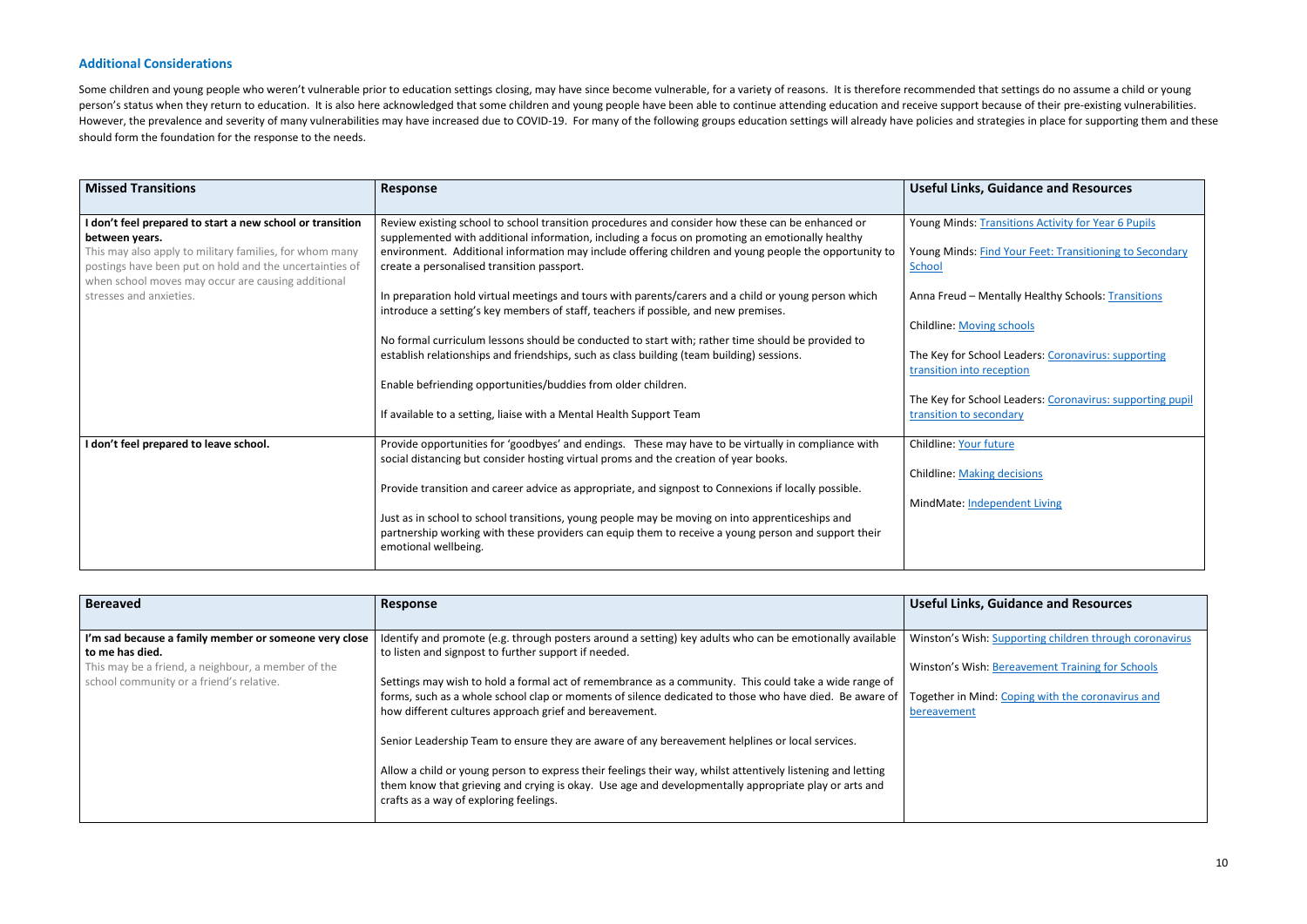| I'm worried what others will think about me; will they<br>want to avoid me?                              | Hold activities to promote social connectiveness.                                                                                                   |  |
|----------------------------------------------------------------------------------------------------------|-----------------------------------------------------------------------------------------------------------------------------------------------------|--|
| This may link to feelings of being stigmatised or<br>awareness of social media behaviours around judging | Model inclusive language and behaviours such as 'our class'.                                                                                        |  |
| people because they are 'unclean', not having washed<br>their hands enough.                              | Hold assembly/whole setting work on loss in the community and displaying kindness.                                                                  |  |
|                                                                                                          | Adhere to anti-bullying policies if needed.<br>Help bereaved children or young people connect with each other, perhaps across year groups to form a |  |
|                                                                                                          | peer support network.                                                                                                                               |  |
| I'm worried to leave my family member alone after a<br>family member has died.                           | Provide reassurance and opportunities to connect with that family member, e.g. a phone call.                                                        |  |
|                                                                                                          | Be able to signpost the bereaved family member to local support as relevant, including bereavement<br>support.                                      |  |

| <b>Other Groups</b>                                                                                                                                                                                                                                                                                                                                 | <b>Response</b>                                                                                                                                                                                                                                                                                                                                                                                                                                                                                                                                                                                                                                                                                                                                                                                   | Useful Links, 0                                                                                                                                                            |
|-----------------------------------------------------------------------------------------------------------------------------------------------------------------------------------------------------------------------------------------------------------------------------------------------------------------------------------------------------|---------------------------------------------------------------------------------------------------------------------------------------------------------------------------------------------------------------------------------------------------------------------------------------------------------------------------------------------------------------------------------------------------------------------------------------------------------------------------------------------------------------------------------------------------------------------------------------------------------------------------------------------------------------------------------------------------------------------------------------------------------------------------------------------------|----------------------------------------------------------------------------------------------------------------------------------------------------------------------------|
| LGBTQ+<br>I've been able to be 'myself' whilst home and am scared<br>to do this back in school.<br>Some (not all) are able to 'be themselves' at home, but<br>not in school and vice versa. The switch between<br>environments for longer interrupted periods of time may<br>cause higher anxiety than pre-Coronavirus.                             | Apply existing inclusion policies and initiatives.<br>Be able to signpost and enable access to support.                                                                                                                                                                                                                                                                                                                                                                                                                                                                                                                                                                                                                                                                                           | The Be You Proje                                                                                                                                                           |
| <b>Abuse and Neglect</b><br>I have been treated extremely badly whilst at home<br>This includes witnessing or experiencing emotional,<br>physical or sexual abuse, being exploited or neglected.<br>They may also be worried about a family member/sibling<br>who is still at home and feel guilty for leaving them<br>behind.                      | A setting's staff must be prepared for disclosures and vigilantly follow existing safeguarding policies,<br>procedures and training. Note that timeframes for disclosures vary immensely.<br>Ensure supervision and support for safe guarding leads is in place and readily accessible.<br>Establish clear behavioural boundaries, support a child or young person to stick to these, yet understand<br>that they may act-out but this is an expression of their emotions and not a cause for punishment or<br>getting into trouble.<br>Look out for behaviour changes, including deliberate self-harm and respond according to previous<br>knowledge and procedures.<br>Help a child or young person to understand what is safe and who a safe adult to talk with is, e.g.<br>preferred teacher. | <b>Childline: Domes</b><br>Childline: Physica<br>Childline: Sexual<br>Childline: Emotic<br>NSPCC: Child sex<br>Coping with self-<br><b>NSPCC: Safeguar</b><br>and trustees |
| <b>Young Carers</b><br>I'm caring for a family member at home<br>This includes those who were carers pre-COVID-19, were<br>drawn into caring during this period and/or may be<br>caring for shielded groups.<br>Many of these children or young people may not return<br>to education straight away due to shielding or caring<br>responsibilities. | Ensure they have access to a phone to be able to privately and discreetly contact a family member to<br>ensure the 'cared for' person is ok, especially if they are showing signs of becoming increasingly<br>distracted.<br>They may be relatively new to caring so treat them with kindness, seek to understand their individual<br>situation and signpost to wider support opportunities. Allow attendance at school to enable them to<br>enjoy being young and put their worries aside, even if just for a short period of time.                                                                                                                                                                                                                                                              | MindMate: Are y<br>Carers UK: Coror<br>Ann Craft Trust:<br>PHE: Guidance fo<br>and children livir<br>risk or has sympt                                                     |

# **Guidance and Resources**

ject: <u>Resources</u>

estic Abuse

cal Abuse

<mark>Il Abuse</mark>

ional Abuse

xual exploitation

f-harm

Integuarding during coronavirus: school governors

you looking after someone else?

navirus information

**Young Carers and Covid-19** 

for households with grandparents, parents ing together where someone is at increased [risk or has symptoms of coronavirus \(COVID-19\) infection](https://www.gov.uk/government/publications/covid-19-stay-at-home-guidance/guidance-for-households-with-grandparents-parents-and-children-living-together-where-someone-is-at-increased-risk-or-has-symptoms-of-coronavirus-cov#163961_20200504102717)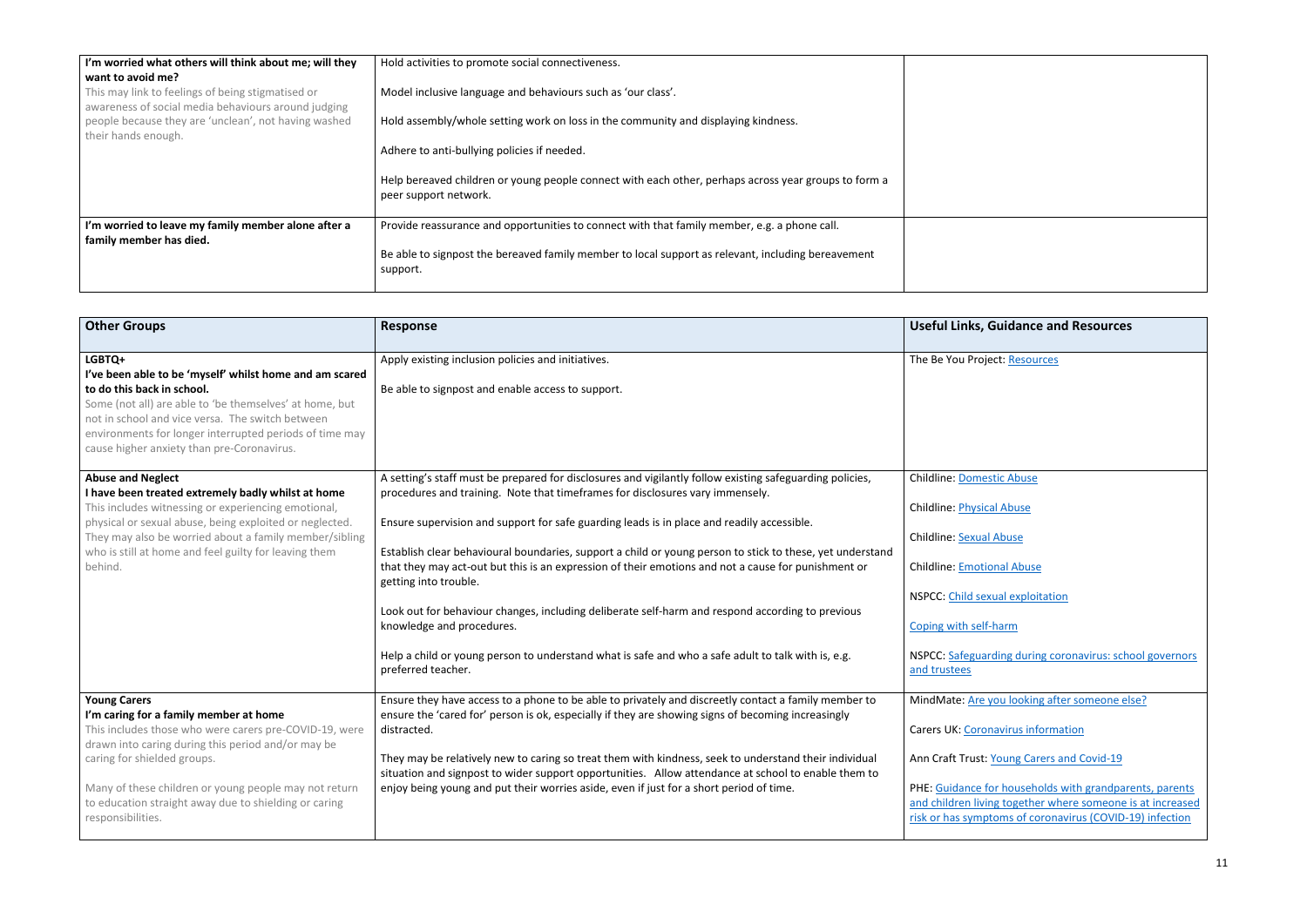| When they do return, they may be distracted, have poor<br>attention.                                                                                                                                                                                                                                                                                                                           | Ensure they are not unduly disadvantaged in their educational progress by discussing with them what<br>is/isn't possible and jointly work out solutions and maximise the use of technology where possible, such<br>as remote learning.<br>Support them to maintain social interactions with their peers, such as video chats, letters and sharing life<br>skills.<br>Signpost to adult social care so they can provide an additional assessment for the parent/cared for<br>relative.<br>Refer the child or young person to the local Young Carers provision for a statutory young carers<br>assessment if not already done so.                                                                                                                                                                                                                                                                                                                                                                                                                                                                                                                                                                             | DfE: Get technology support fo<br>during coronavirus (COVID-19)<br>DfE: COVID-19: guidance for yo<br>protecting people most likely to<br>catch coronavirus                                                                                                                                                                                                                              |
|------------------------------------------------------------------------------------------------------------------------------------------------------------------------------------------------------------------------------------------------------------------------------------------------------------------------------------------------------------------------------------------------|-------------------------------------------------------------------------------------------------------------------------------------------------------------------------------------------------------------------------------------------------------------------------------------------------------------------------------------------------------------------------------------------------------------------------------------------------------------------------------------------------------------------------------------------------------------------------------------------------------------------------------------------------------------------------------------------------------------------------------------------------------------------------------------------------------------------------------------------------------------------------------------------------------------------------------------------------------------------------------------------------------------------------------------------------------------------------------------------------------------------------------------------------------------------------------------------------------------|-----------------------------------------------------------------------------------------------------------------------------------------------------------------------------------------------------------------------------------------------------------------------------------------------------------------------------------------------------------------------------------------|
| <b>Looked After Children</b><br>I have experienced placement changes.<br>This may include those in foster care who have not been<br>able to have their regular contact hours with families.                                                                                                                                                                                                    | Identify the key adults with whom a child or young person can spend time building a positive relationship<br>with.<br>Continue joint working with the child or young person's wider support network and the virtual school<br>which has maintained regular contact.<br>Keep a keen eye on these children and young people and regularly check in with them.<br>Consider linking them to or establishing nurture groups.<br>Continue or adapt to a P.A.C.E way of working: playfulness, acceptance, curiosity and empathy.                                                                                                                                                                                                                                                                                                                                                                                                                                                                                                                                                                                                                                                                                   | Childline: Living in Care<br>DDP Network: What is meant b<br>Adoption UK: COVID-19<br>Hull City Council: Trauma/attac                                                                                                                                                                                                                                                                   |
| <b>Existing Mental Health Needs/Accessing CAMHS</b><br>My mental health needs have changed whilst being<br>away from school.<br>Pre-COVID-19 children and young people may have had<br>existing mental health needs and will have had<br>challenges, success and changes to cope with, such as<br>receiving therapy/support virtually or needing to be re-<br>referred for specialist support. | Build on what was in place pre-COVID-19, with a local system wide response being easy to access with<br>clear pathways and consultation/advice available to schools from specialist services.<br>Senior Leadership Team to ensure that colleagues know how to escalate concerns and seek additional<br>support for a child or young person.<br>Provide discreet but dedicated check-in opportunities with a setting's relevant lead(s), e.g. pastoral leads<br>or mental health leads. At these check-ins ask a child or young person how they have coped and what<br>may have changed whilst being away from education. Have they had a CAMHS appointment? Provide<br>reassurance that the setting is a safe space and caring for their mental health is a priority.<br>Relevant leads who have the check-in conversations to cascade information to colleagues as relevant,<br>appreciating at times a child or young person's request for confidentiality.<br>Work in partnership with parents/carers to find out how a child or young person has coped whilst away<br>from education and what the challenges/successes have been and discuss ways to maintain coping<br>strategies whilst in education. | Beyond Blue: How to talk about<br>NHS: Talking to children about<br>NHS: Talking to your teenager<br>Anna Freud - Mentally Healthy<br>Anna Freud - Mentally Healthy<br>needs<br>NHS: In It Together: SEMH Com<br><b>Education Settings (age bespok</b><br>North East Lincs: Self-Help Men<br>organisations, helplines etc<br>National Crisis Text Line SHOUT<br>Papyrus: Save the Class |

| DfE: Get technology support for children and schools                                                                                     |
|------------------------------------------------------------------------------------------------------------------------------------------|
| during coronavirus (COVID-19)                                                                                                            |
| DfE: COVID-19: guidance for young people on shielding and<br>protecting people most likely to become unwell if they<br>catch coronavirus |
|                                                                                                                                          |
|                                                                                                                                          |
|                                                                                                                                          |
|                                                                                                                                          |
|                                                                                                                                          |
| Childline: Living in Care                                                                                                                |
| DDP Network: What is meant by PACE?                                                                                                      |
| Adoption UK: COVID-19                                                                                                                    |
| Hull City Council: Trauma/attachment guide for schools                                                                                   |
|                                                                                                                                          |
|                                                                                                                                          |
|                                                                                                                                          |
| Beyond Blue: How to talk about mental health (age 13+)                                                                                   |
| NHS: Talking to children about feelings                                                                                                  |
|                                                                                                                                          |
| NHS: Talking to your teenager                                                                                                            |
| Anna Freud - Mentally Healthy Schools: <b>Eating Problems</b>                                                                            |
| Anna Freud - Mentally Healthy Schools: Range of mental<br>needs                                                                          |
| NHS: In It Together: SEMH Competency Framework for<br><b>Education Settings (age bespoke)</b>                                            |
| North East Lincs: Self-Help Menu with links to apps,<br>organisations, helplines etc                                                     |
| National Crisis Text Line SHOUT                                                                                                          |
| Papyrus: Save the Class                                                                                                                  |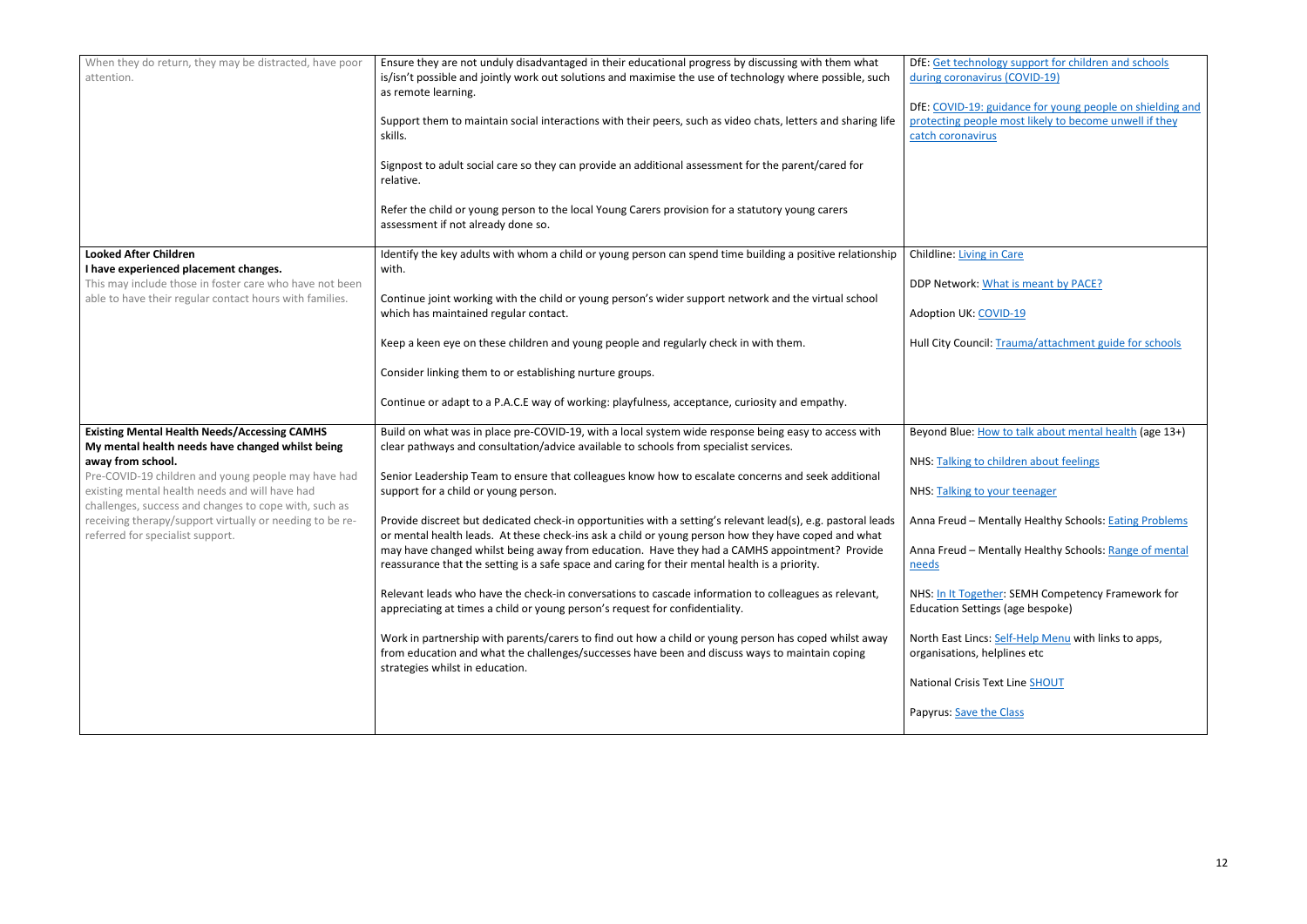| <b>Neurodevelopmental/SEN Needs</b> | Response                                                                                                                                                                                                             | Useful Links,                              |
|-------------------------------------|----------------------------------------------------------------------------------------------------------------------------------------------------------------------------------------------------------------------|--------------------------------------------|
| I don't want to return to school.   | Note and cross-reference to ways of responding to neurotypical children and young people as already<br>noted in this document.                                                                                       | The Autism Educ                            |
|                                     |                                                                                                                                                                                                                      | <b>National Autistic</b>                   |
|                                     | If they have an EHCP, use the information in this to support the transition back to education and liaise                                                                                                             |                                            |
|                                     | closely with parents/carers to find out what their experience of being away from school has been. Tailor<br>the reintegration to school life to the individual.                                                      | Books Beyond W<br>coronavirus              |
|                                     | Seek advice from SEN Leads who can advise colleagues on identifying those who might need additional<br>support and reasonable adjustments.                                                                           | <b>NSPCC: Supporti</b><br>and disabilities |
|                                     | Consider using social stories as a way to present information about Coronavirus.                                                                                                                                     | Stars: Social Stor                         |
|                                     | Allow time and opportunities to readjust to the physical and sensory environment and reestablishment<br>of key, familiar relationships. For those particularly vulnerable to changes in routine, consider enabling a | <b>Stars: Transition</b>                   |
|                                     | virtual 'walk-through' either with photos or by video conference in advance of returning. This should                                                                                                                | <b>Preparing Autist</b>                    |
|                                     | make clear any physical changes to the building due to social distancing.                                                                                                                                            | school                                     |
|                                     | Consider setting up a 'calm' sensory space.                                                                                                                                                                          | <b>Hull City Council</b>                   |
|                                     |                                                                                                                                                                                                                      | have additional                            |
|                                     | Use age and developmentally appropriate play as a way of exploring feelings.                                                                                                                                         | <b>Hand Washing T</b>                      |
|                                     | Understand that some Autistic children need more physical interaction i.e. hugs and do not have a sense                                                                                                              |                                            |
|                                     | of boundaries. Consider the impact this may have on other children and young people who may feel                                                                                                                     | <b>DfE: Conducting</b>                     |
|                                     | uncomfortable getting too close to someone, even though it is not done to intentionally cause distress.                                                                                                              | coronavirus outl                           |
|                                     | Closely monitor behaviours and enable easy, frequent access to personal hygiene facilities.                                                                                                                          |                                            |

| Those for Whom Attending School is a Severe<br><b>Cause of Anxiety</b>    | <b>Response</b>                                                                                                                                                                                                                                                                                                   | Useful Links,                          |
|---------------------------------------------------------------------------|-------------------------------------------------------------------------------------------------------------------------------------------------------------------------------------------------------------------------------------------------------------------------------------------------------------------|----------------------------------------|
| I'm having panic attacks now I've returned to school.                     | Work with a child or young person to utilise or establish their coping mechanisms.                                                                                                                                                                                                                                | MindMate: Pani                         |
|                                                                           | Be able to apply techniques which calm an individual's breathing.                                                                                                                                                                                                                                                 |                                        |
| My anxiety and stresses have risen again now that I am<br>back at school. | Apply existing skills and strategies for working with a highly anxious child or young person, reminding<br>them that emotional responses are natural and normal.                                                                                                                                                  | Edutopia: Why A<br>Learning?           |
|                                                                           | Consider a phased return to build up routines, interactions and familiarity. Include relaxed and friendly<br>welcomes at the start of the school day. Use age and developmentally appropriate play as a way of<br>exploring feelings.                                                                             | Childline: Calm Z<br>Sheffield Childre |
|                                                                           | Employ partnership working with their parents/carers to find out what they enjoyed whilst being at<br>home and consider what can be replicated/adapted within the education setting. Develop a first<br>day/Monday morning plan for attending education and Sunday night plan for parents/carers to<br>implement. |                                        |
|                                                                           | Focus on positive things and consider coping mechanisms, such as worry boxes, mindfulness and creative<br>activities. Establish designated safe places and clear advice on how to use them safely.                                                                                                                |                                        |

## **Guidance and Resources**

Icator: [What is the coronavirus](https://littlepuddins.ie/wp-content/uploads/2020/03/The-Corona-Virus-Free-Printable-Updated-2-The-Autism-Educator-.pdf)

c Society: **Bereavement** 

**Nords: Resources to support people during** 

ing children with special educational needs

ories

n Resources for Autistic Children

tic & SEND Children for going back to

il: Communicating loss with those who needs.

**Tips for People with Sensory Difficulties** 

a SEND risk assessment during the break

# **Guidance and Resources**

ic attacks

Are Some Kids Thriving During Remote

Zone

en's Hospital: <u>[Self Care Kit](https://www.sheffieldchildrens.nhs.uk/download/766/coronavirus-resources/9747/self-care-kit-covid-19.pdf)</u>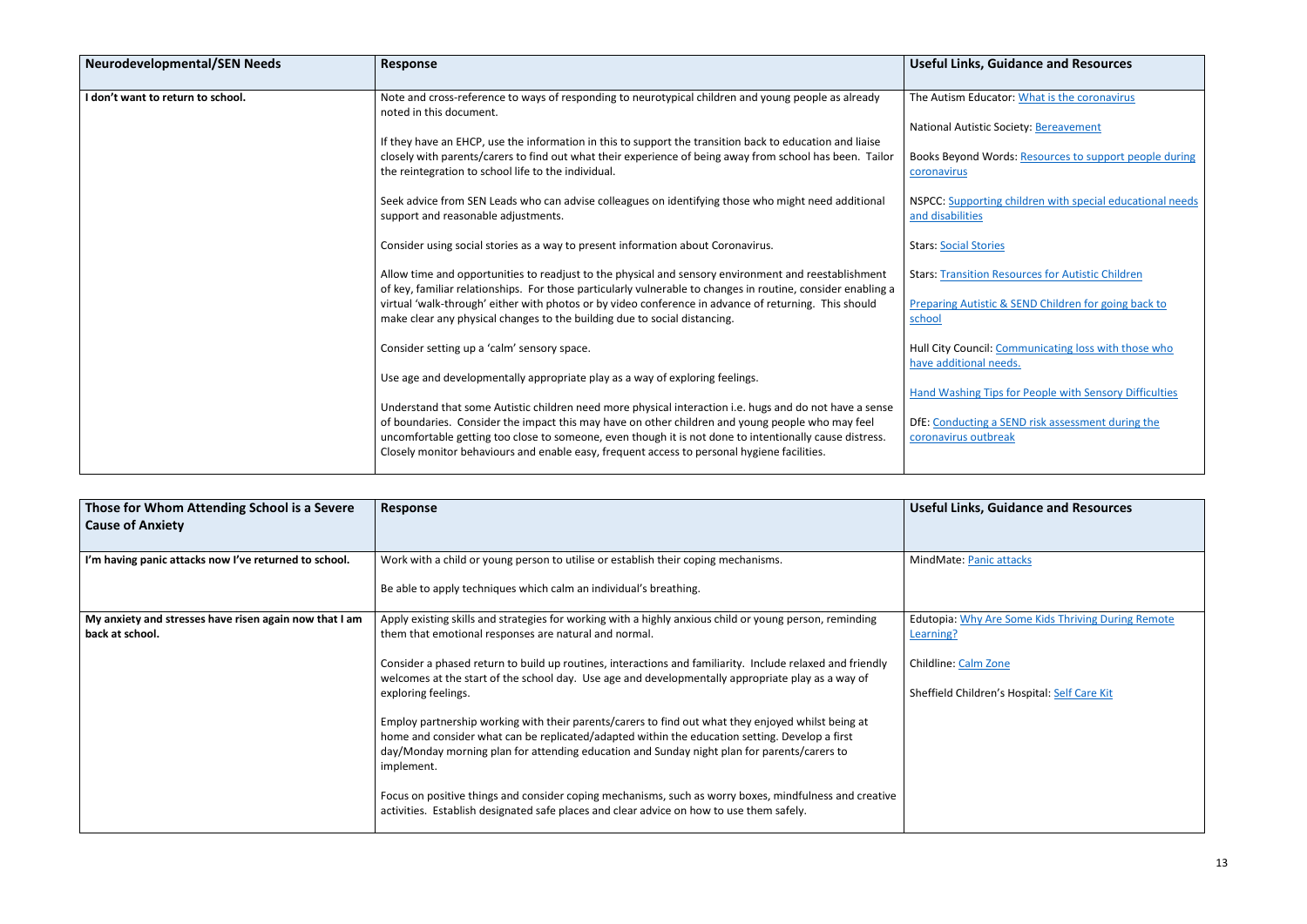| <b>Useful Links, Guidance and Resources</b>                                   |
|-------------------------------------------------------------------------------|
| Cumbria County Council: Covid-19 Time Capsule activity                        |
| Lockdown Journal template                                                     |
|                                                                               |
|                                                                               |
| Anna Freud Centre - Mentally Healthy Schools:<br><b>Coronavirus Resources</b> |
|                                                                               |
|                                                                               |
|                                                                               |
| Anna Freud Centre - Mentally Healthy Schools:                                 |
| <b>Coronavirus Resources</b>                                                  |
|                                                                               |
|                                                                               |

| <b>Children of Key Workers (across sectors)</b>                                                      | <b>Response</b>                                                                                                                                                                                                                                                                                                                                                                                                                                                                                                                                                                                                                                                                                                                                                                                                                          | <b>Useful Links, Guidance and Resources</b>                                |
|------------------------------------------------------------------------------------------------------|------------------------------------------------------------------------------------------------------------------------------------------------------------------------------------------------------------------------------------------------------------------------------------------------------------------------------------------------------------------------------------------------------------------------------------------------------------------------------------------------------------------------------------------------------------------------------------------------------------------------------------------------------------------------------------------------------------------------------------------------------------------------------------------------------------------------------------------|----------------------------------------------------------------------------|
| I'm worried I will be treated differently by my friends<br>because I have continued to be at school. | Setting's staff to model messages of belonging and inclusion and do not unduly single out key worker<br>children.<br>Enable class room activities to allow children and young people to share their experiences and new skills,<br>learnt either in school or at home.<br>Acknowledge that the environment will feel start to feel different as more children return. Remind them<br>of how things used to be, using positive language to embrace change and opportunities to strengthen<br>friendships.                                                                                                                                                                                                                                                                                                                                 | Cumbria County Council: Covid-19 Time Caps<br>Lockdown Journal template    |
| I'm highly worried that a family member will catch<br>Coronavirus.                                   | Listen with empathy and recognition. Be able to hold a conversation about governmental advice, such as<br>PPE and social distancing and the basics of what Coronavirus is in an age-appropriate manner. Do this in<br>an honest and reassuring way, acknowledging the risks they face but avoid giving complicated<br>explanations. Make sure they understand that adults know what to do if they become unwell (based on<br>advice). Reduce undue fears by providing reassurance that the majority of those who may catch the<br>virus only experience mild symptoms.<br>Help them to think about things they could have control over e.g. being helpful for their family member<br>such as preparing soap and towels for when they come home.<br>Try and discuss any plans in place with the family for if they were to become unwell. | Anna Freud Centre - Mentally Healthy Schoo<br><b>Coronavirus Resources</b> |
| I'm worried that I might catch Coronavirus from a family<br>member at home who is a key worker.      | Listen with empathy and recognition. Be able to hold a conversation about good hygiene and public<br>health messages, such as hand washing reminders etc.<br>Provide reassurance that the majority to catch the virus, especially children and young people, only<br>experience mild symptoms.<br>Reassure them that key workers have been given equipment, advice and training on how to minimise the<br>risk of transmission of the virus.                                                                                                                                                                                                                                                                                                                                                                                             | Anna Freud Centre - Mentally Healthy Schoo<br><b>Coronavirus Resources</b> |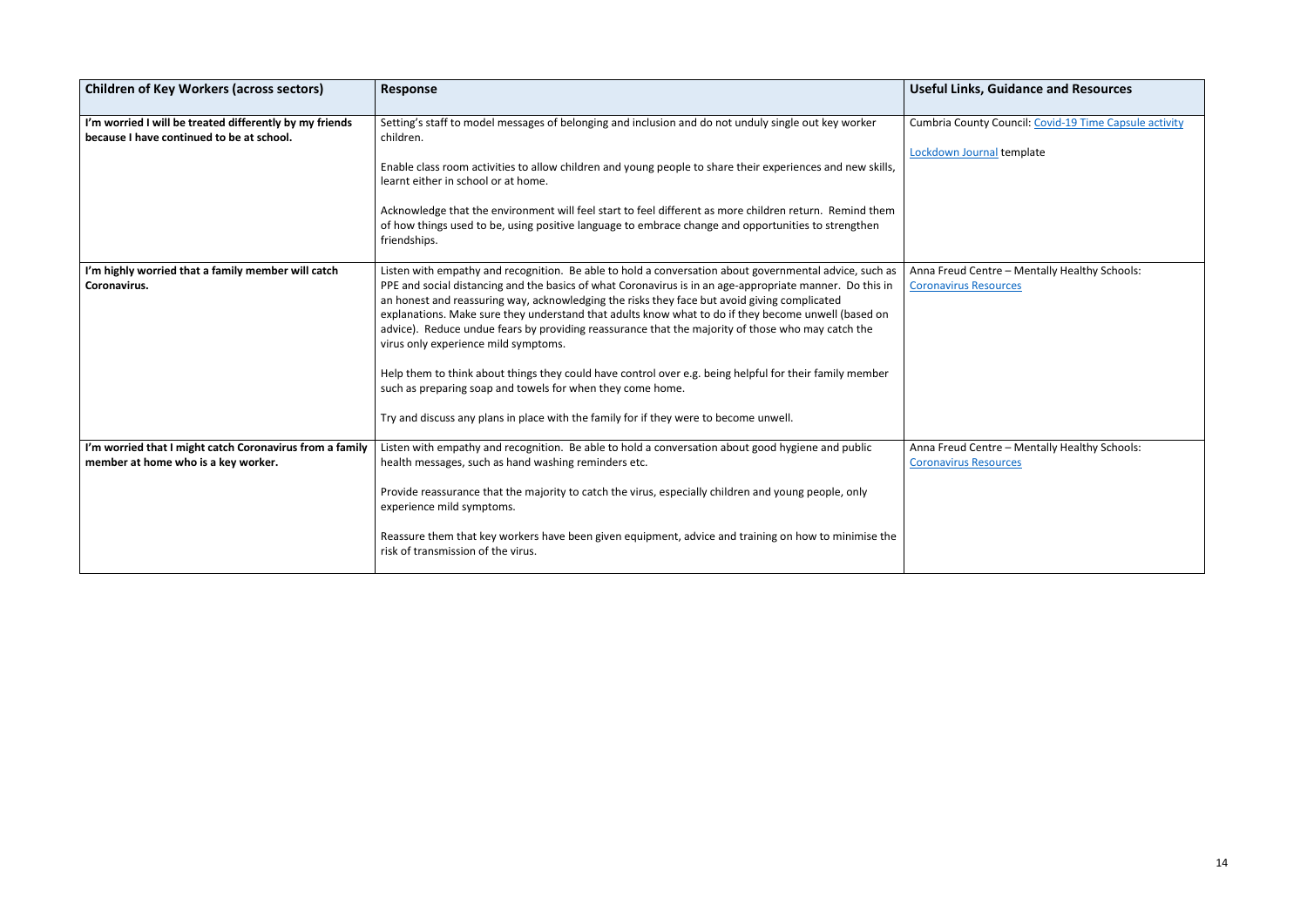| <b>Physical Health and Psychological Wellbeing</b>                                                                                                                                                                                                               | <b>Response</b>                                                                                                                                                                                                                                                                                                                                                     | <b>Useful Links, Guidance and Resources</b>                                                                |
|------------------------------------------------------------------------------------------------------------------------------------------------------------------------------------------------------------------------------------------------------------------|---------------------------------------------------------------------------------------------------------------------------------------------------------------------------------------------------------------------------------------------------------------------------------------------------------------------------------------------------------------------|------------------------------------------------------------------------------------------------------------|
|                                                                                                                                                                                                                                                                  |                                                                                                                                                                                                                                                                                                                                                                     |                                                                                                            |
| I haven't been eating well whilst away from school.                                                                                                                                                                                                              | Reinstate breakfast clubs if possible in accordance with social distancing.                                                                                                                                                                                                                                                                                         | PHE: A whole school approach to food                                                                       |
|                                                                                                                                                                                                                                                                  | Review the take up of free school meals and encourage families to access food or vouchers. Be able to<br>signpost a family to local provisions and how they can be accessed.                                                                                                                                                                                        | YoungMinds: Body Image<br>DfE: Providing free school meals during the coronavirus                          |
|                                                                                                                                                                                                                                                                  | Understand the links between poor nutrition and behaviour and brain function when learning. Display<br>patience with pupils, avoiding putting undue pressure on them.                                                                                                                                                                                               | outbreak                                                                                                   |
|                                                                                                                                                                                                                                                                  | Nutritional foods may have been eaten, but the relationship to food may have changed. Be alert to the<br>emergence of body image concerns, particularly in older children and teens, and the use of food to<br>'control' feelings/the Coronavirus situation.                                                                                                        | <b>Bite Back: Free Schools Meals Voucher ideas</b><br><b>SYEDA: Early Signs of Eating Related Concerns</b> |
| I haven't had much chance to exercise and play outside<br>whilst away from school.                                                                                                                                                                               | Understand the links between low mood, poor motivation etc. and restrictions on physical activity that<br>children and young people may have experienced.                                                                                                                                                                                                           | PHE: What works in schools and colleges to increase<br>physical activity?                                  |
|                                                                                                                                                                                                                                                                  | Be alert to the emergence of body image concerns, particularly in older children and teens. Understand<br>increased access to social media may have distorted some self-perceptions or a triggered a sense low<br>self-esteem from not being able to achieve a so called 'isolation transformation'.                                                                |                                                                                                            |
|                                                                                                                                                                                                                                                                  | Risk assess outdoor spaces within the setting to enable the establishment of measures to allow for<br>adequate movement in accordance with safe social distancing guidance.                                                                                                                                                                                         |                                                                                                            |
|                                                                                                                                                                                                                                                                  | Ensure that P.E. lessons are fun, engaging and not overly exertive to allow for a period of readjustment.                                                                                                                                                                                                                                                           |                                                                                                            |
| I'm worried about my physical health needs.<br>This may relate to missed or delayed medical<br>appointments or being in a shielded category based on<br>clinical vulnerability.<br>Older ones may have concerns or queries about<br>relationships/sexual health. | Be able to listen to concerns about physical health and communicate messages that the NHS is 'open for<br>business', but likely in a different format for a while, e.g. video consultations, and that all types of<br>physical health care are as important as before.                                                                                              | Edutopia: The value of active listening                                                                    |
|                                                                                                                                                                                                                                                                  | Settings to work closely with school nursing teams.                                                                                                                                                                                                                                                                                                                 |                                                                                                            |
|                                                                                                                                                                                                                                                                  | Undertake partnerships working with parents/carers of children and young people who may have to<br>remain at home longer due to shielded based on clinical vulnerability. Reach out to ensure them that<br>they are not forgotten; either by their friends or from an academic perspective. Class mates could<br>undertake activities to send them videos or cards. |                                                                                                            |
|                                                                                                                                                                                                                                                                  | Be able to explain in an age appropriate way to those returning to school why some might not be in<br>attendance at this time. Do this in a way that does not cause alarm, but reassures children and young<br>people that their safety is of highest importance.                                                                                                   |                                                                                                            |
|                                                                                                                                                                                                                                                                  | When those in shielded categories do return, reassure them that guidance has been followed and the<br>setting is a safe place.                                                                                                                                                                                                                                      |                                                                                                            |